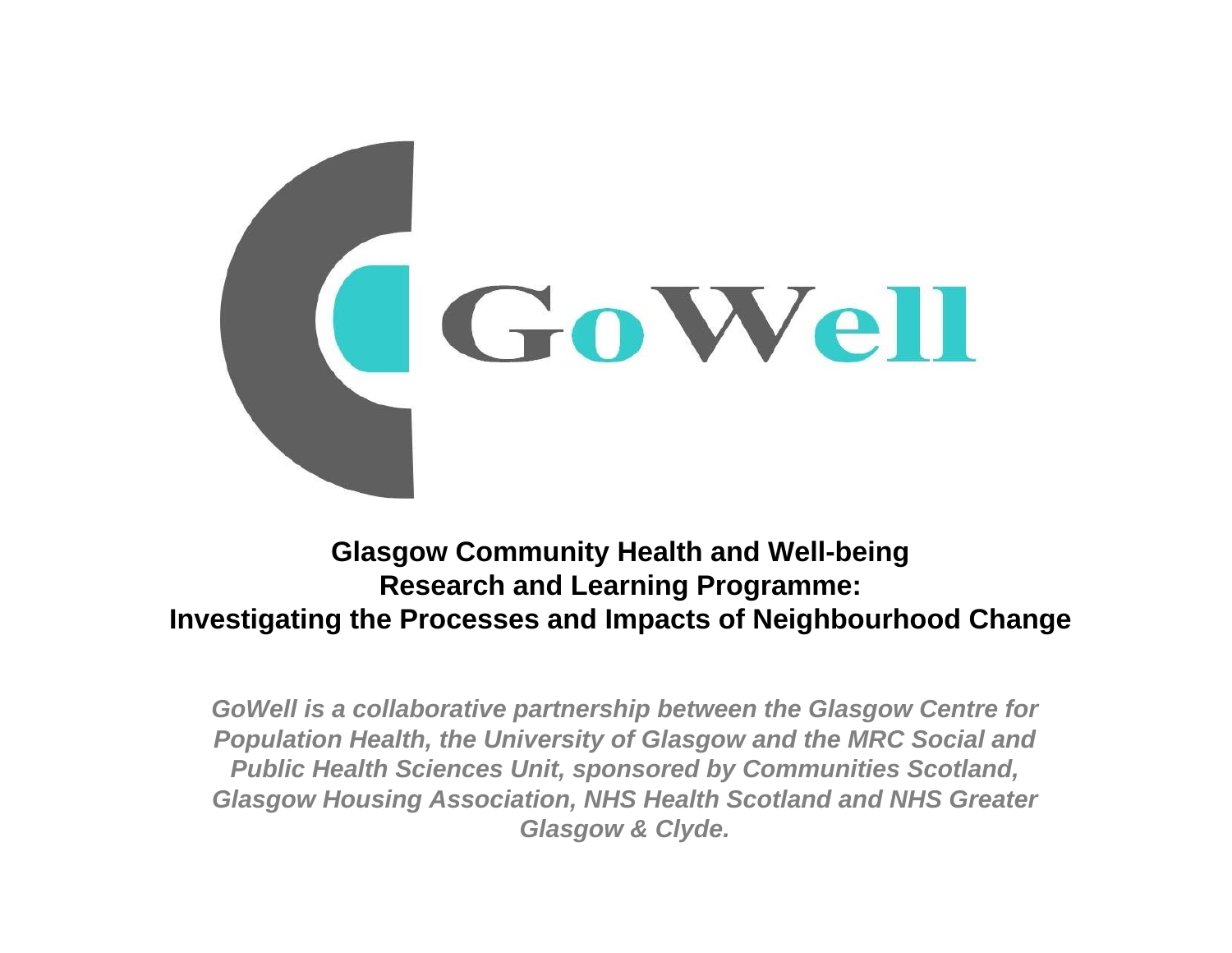### Regeneration: Communities, Neighbourhoods & Health

Glasgow's Healthier Future Forum19 June 2007

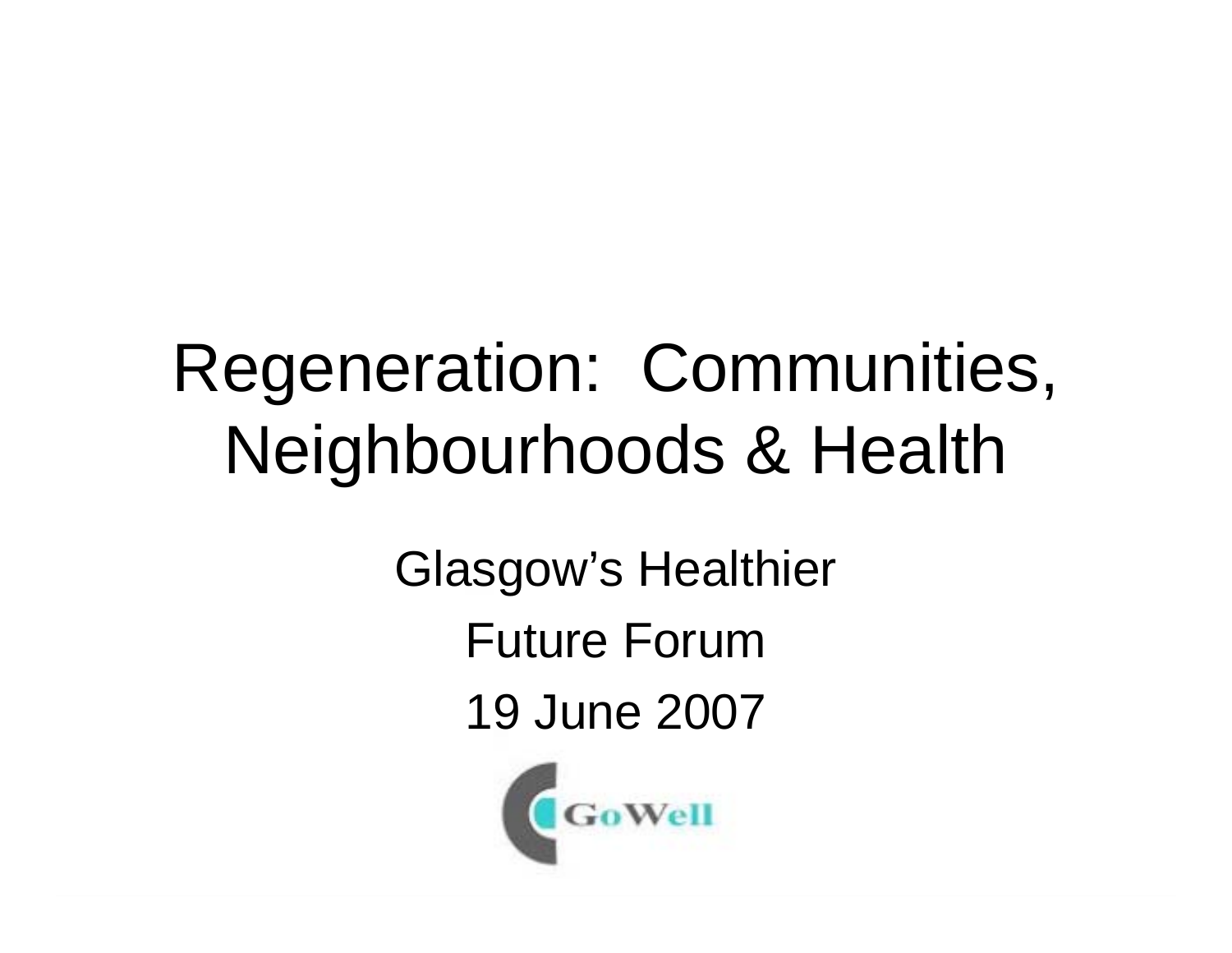# What is Regeneration?

- A programme of *physical change*, e.g. housing redevelopment, environmental improvements, enhanced amenities – the common view.
- An *economic programme* involving enterprise, employment and training activities, e.g. advice and support to individuals, community business growth – often a second prime objective.

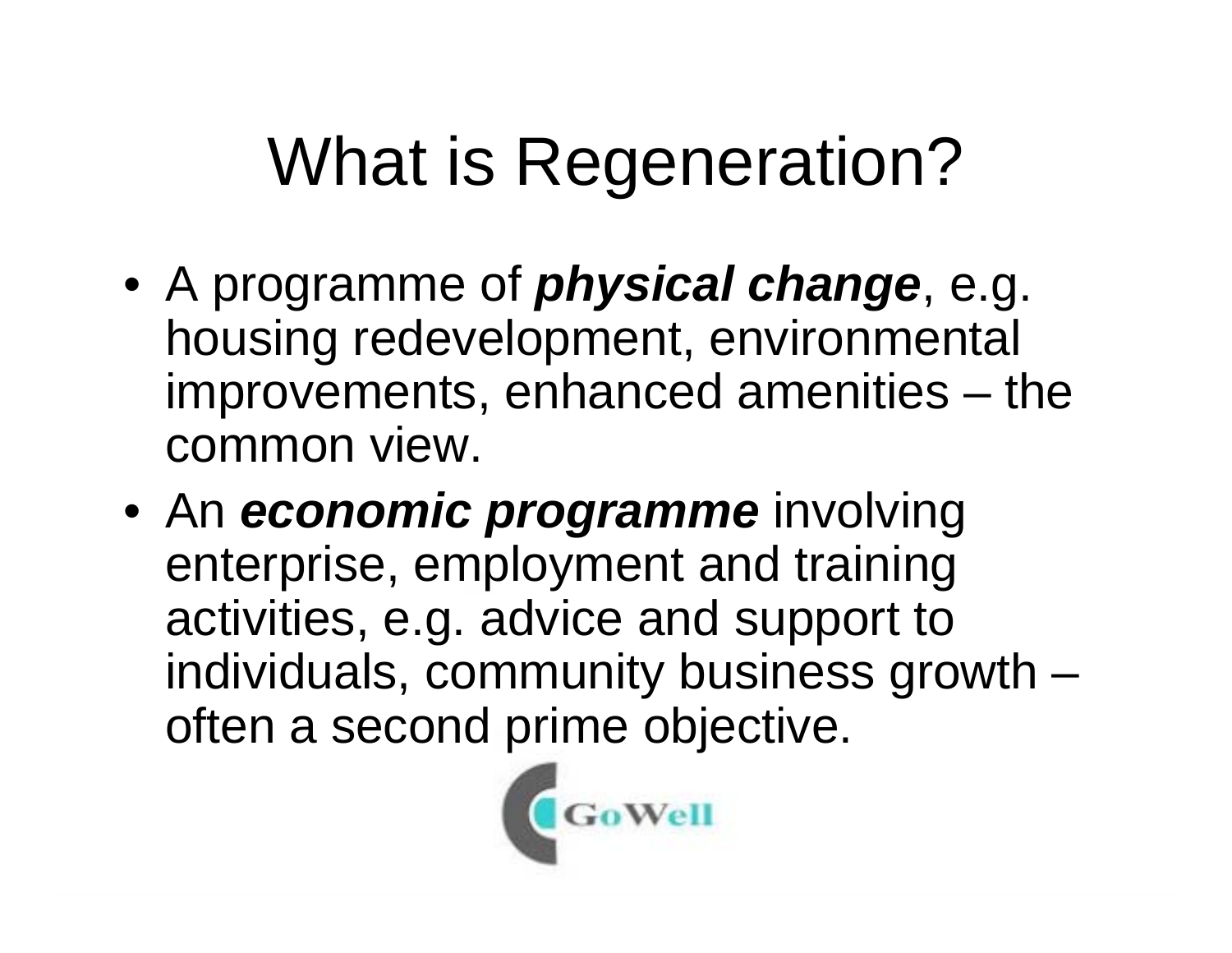## Continued…

- A *community or social intervention*, e.g. maybe involving altering the demographic composition of a community, or providing better community facilities; less often focusing on community development work.
- A *public service programme*, seeking to improve the quantity and quality of public services in an area, targeted on local needs.

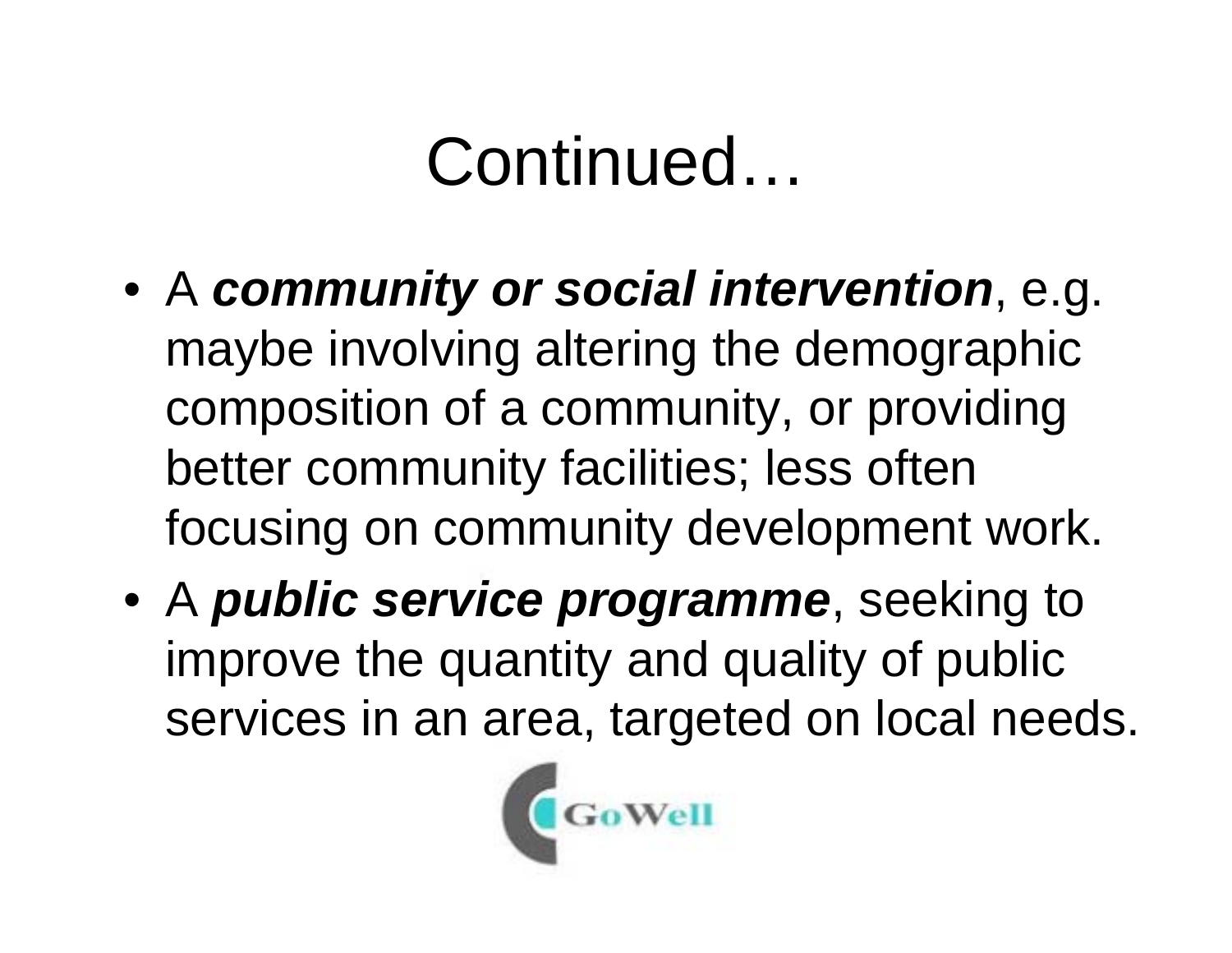# A Psycho-social Intervention?

- Growing interest in regeneration as a *psycho social intervention*, trying to change:
	- –community cohesion in deprived areas;
	- –sense of empowerment (influence & control);
	- – the aspirations and expectations of people in deprived areas;
	- and the state of the how they see themselves in relation to others;
	- and the state of the how others see deprived communities;
	- and the state of the how well integrated deprived communities are into the wider city – not seen as so different or separate.

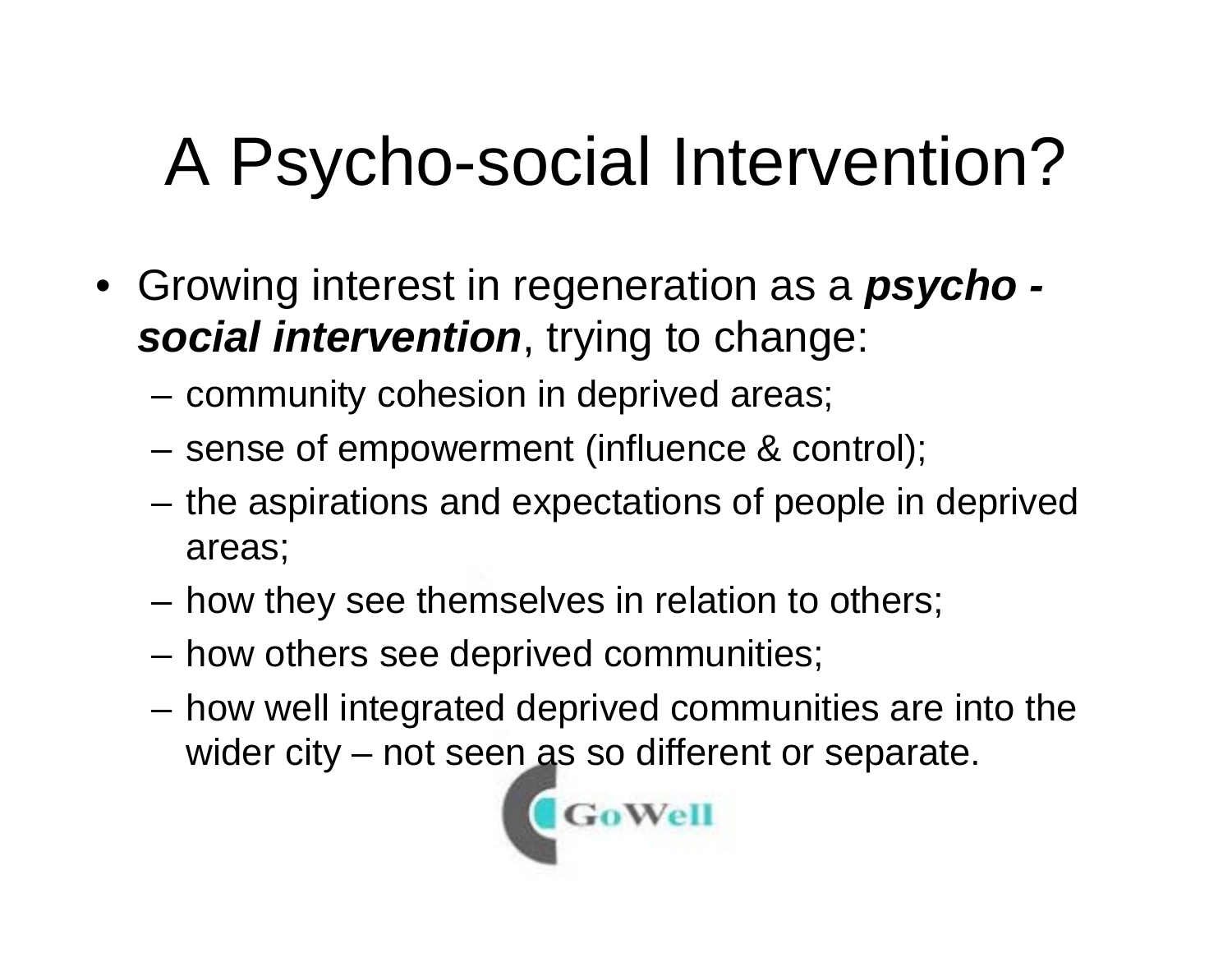### Transforming Places: the starting point

Low quality Environment: poor standards; monotonous; oppressive; depressing.

Stigmatised community

Low levels of cohesion

Limited opportunities for useful, positive activities

Sense of powerlessness

Physical and social separation and distinctiveness of the area Low levels of activity: economic, social, community High levels of stress Poor mental healthLow aspirations and expectations Poor health behaviours: e.g. low physical activity, high levels of addiction.

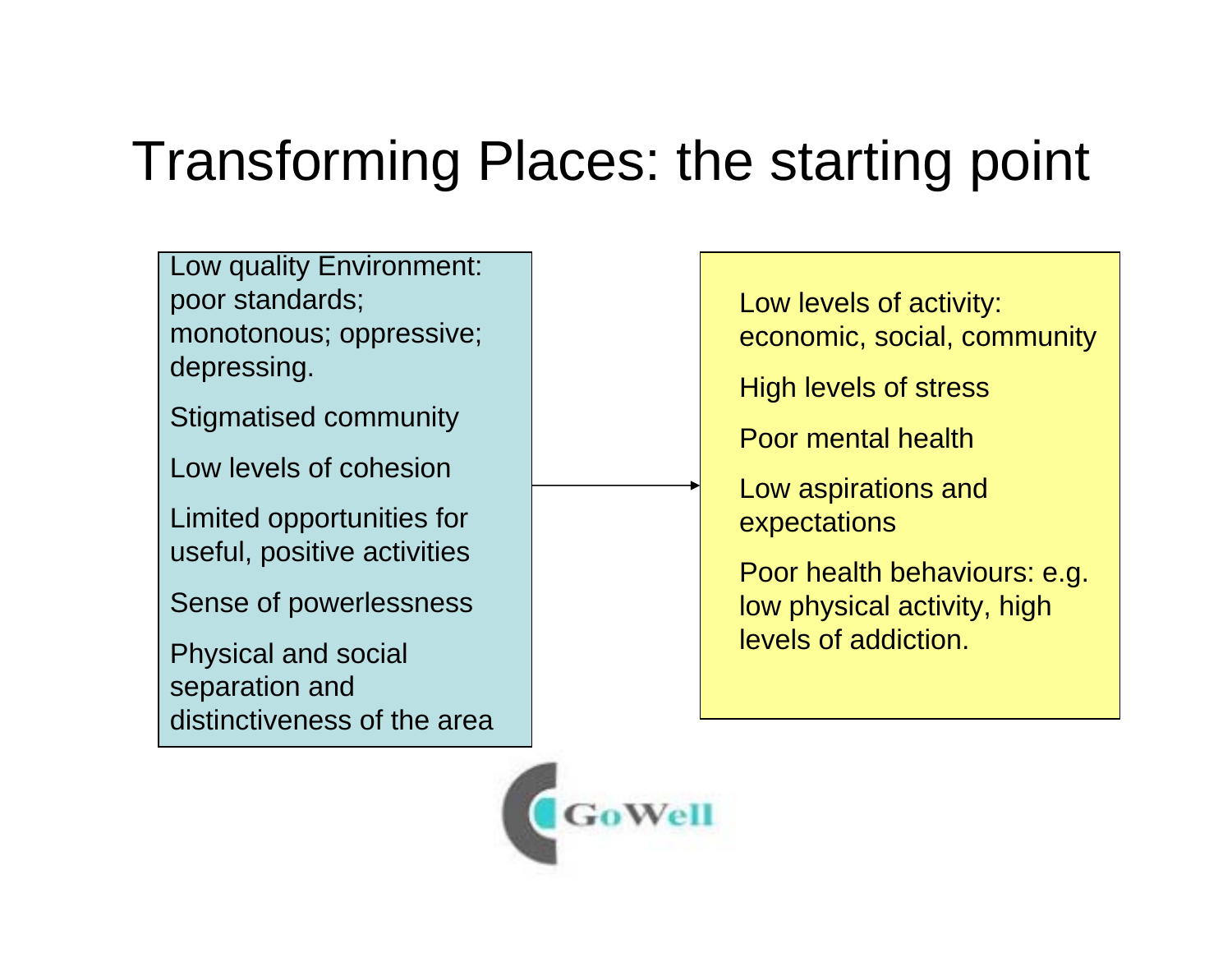# Routes to Transformation via Psycho-social means

- Physical, service and amenity improvements
- Community development
- The process of regeneration itself

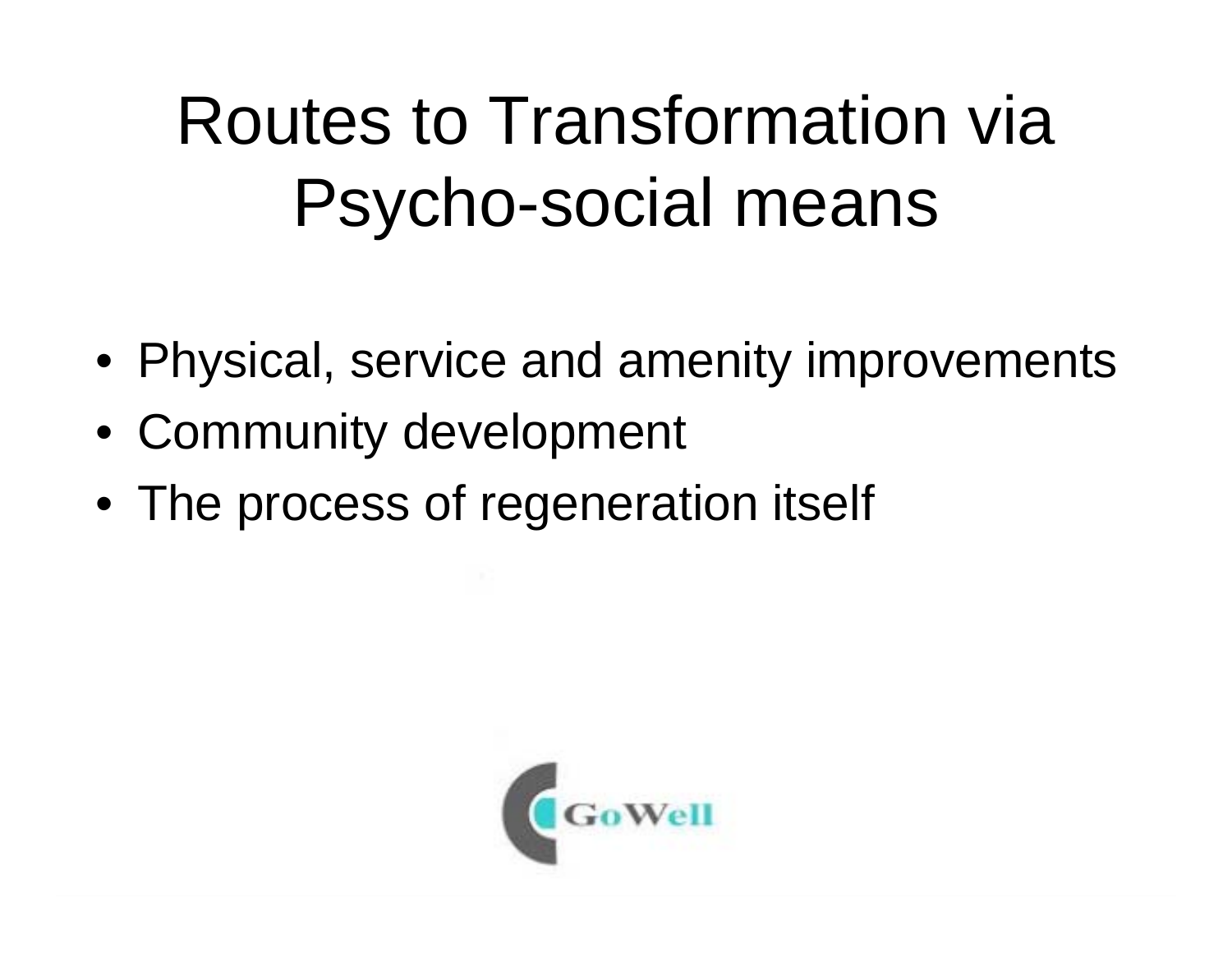### Physical & Service Impacts

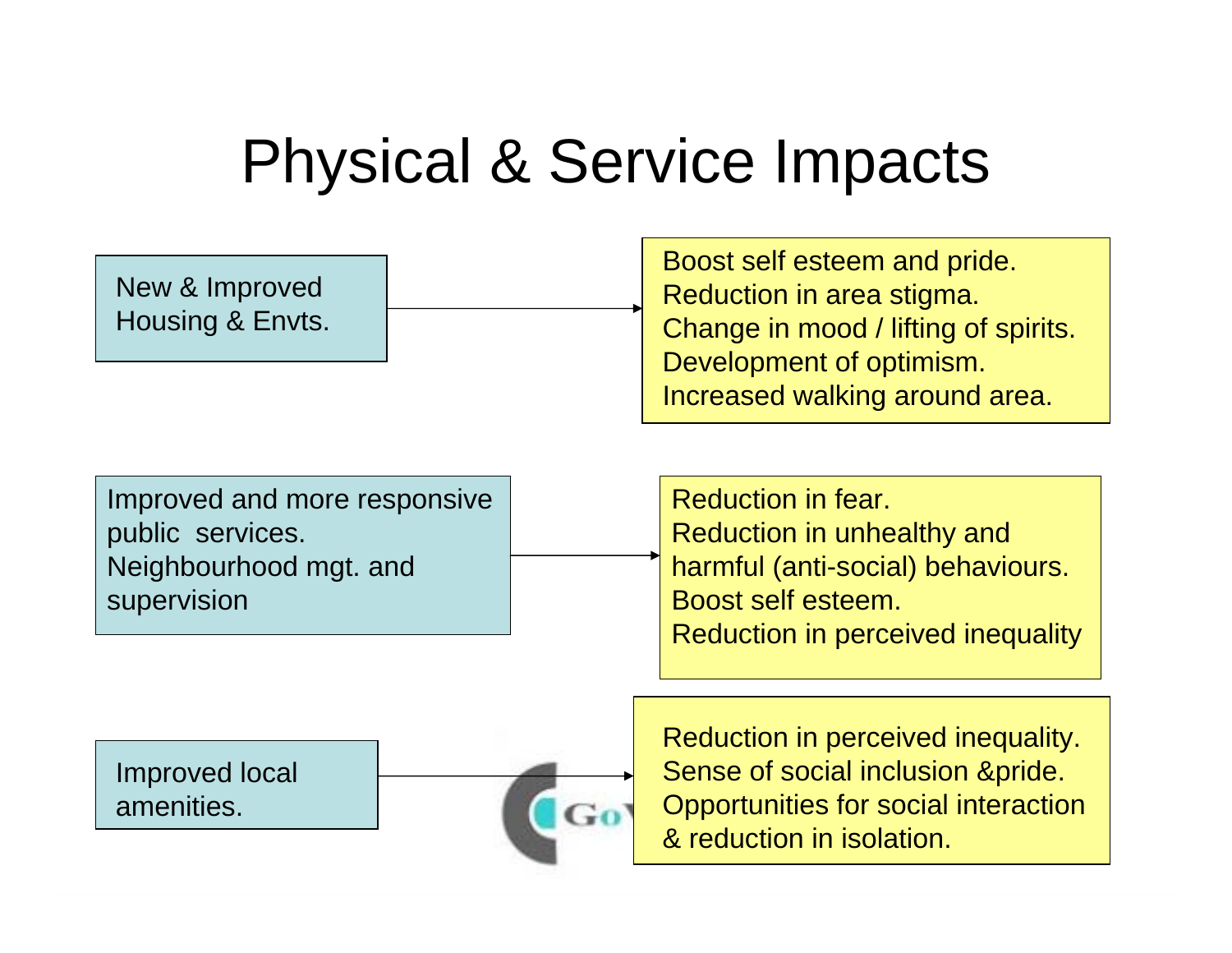### Community Level Impacts

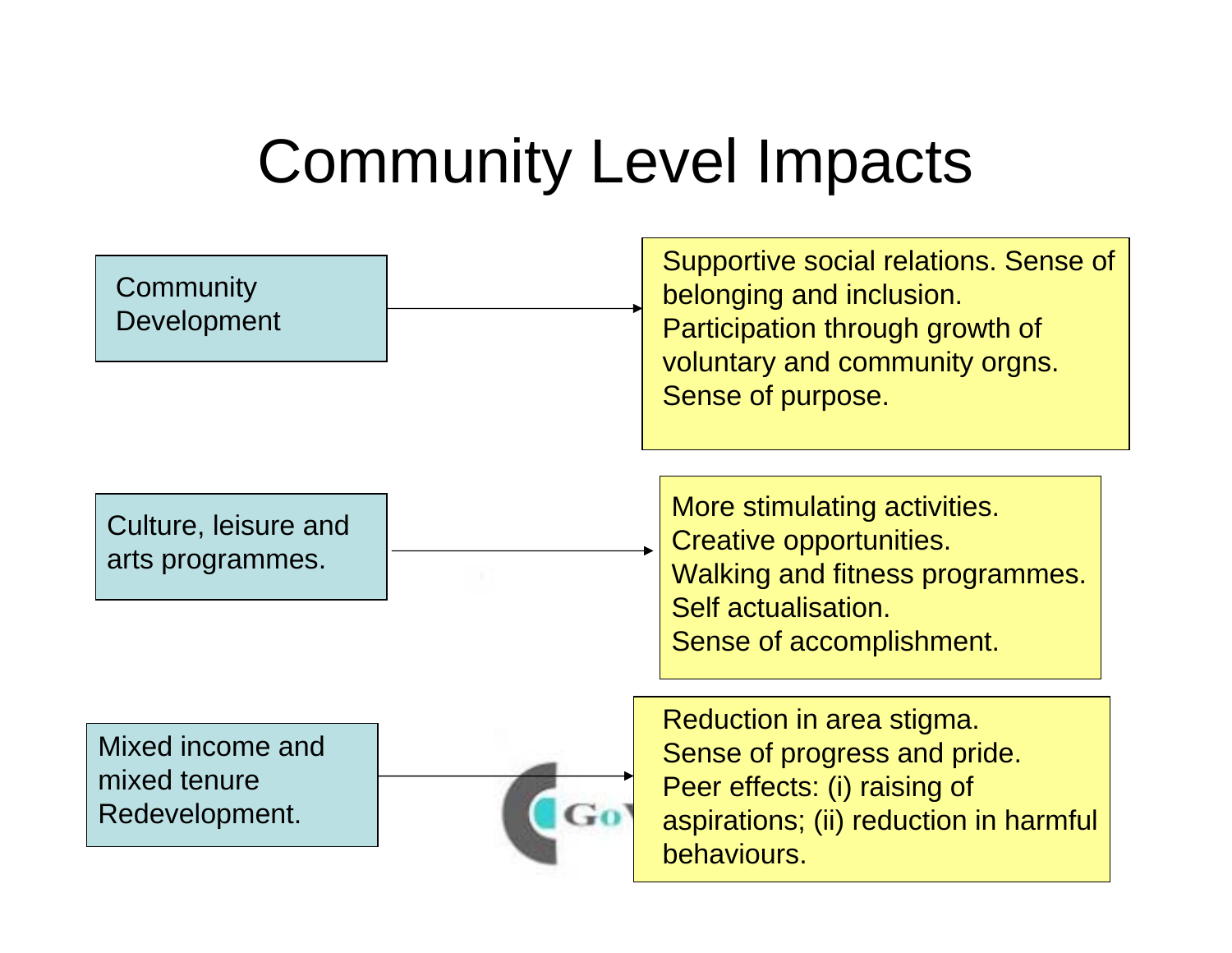## The Regeneration Process

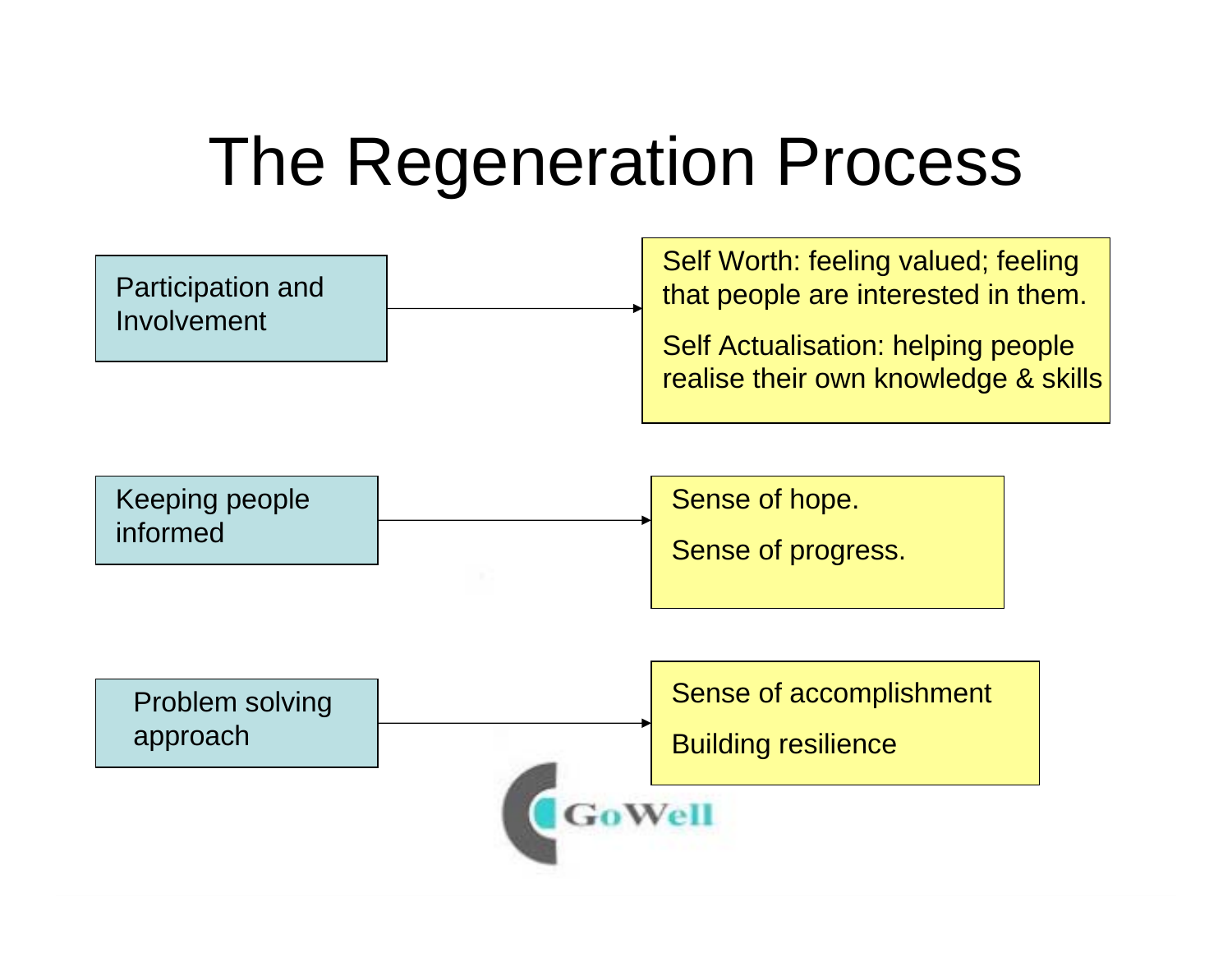## The Regeneration Process



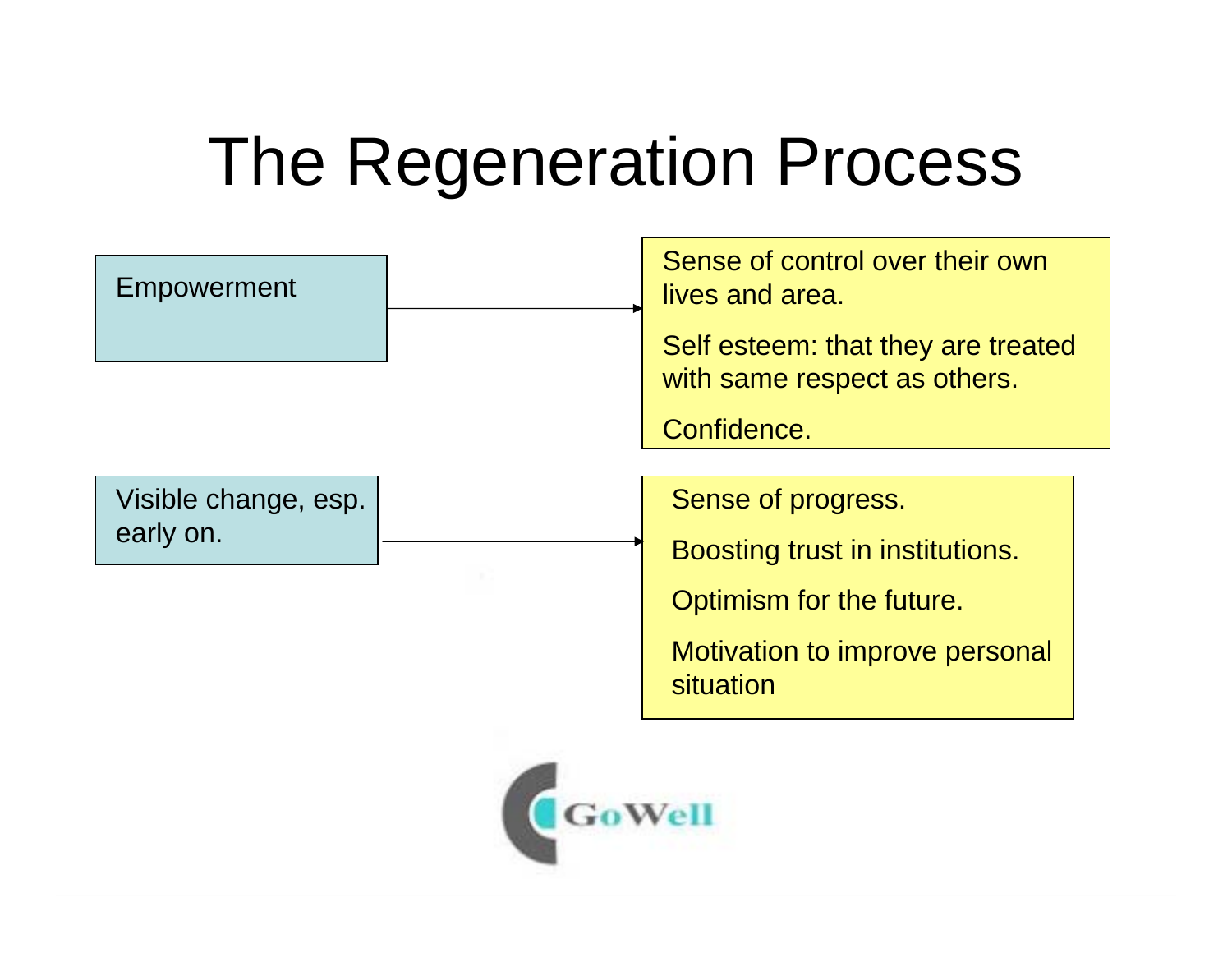# But it might not be all positive…

- The regeneration process could have negative impacts in terms of:
	- Stress as a result of uncertainties and lack of information;
	- Stress and social erosion as a result of the disruption of decanting etc;
	- – Frustration and disappointment about the outcomes for individuals
	- and the state of the state Feelings of powerlessness rather than power

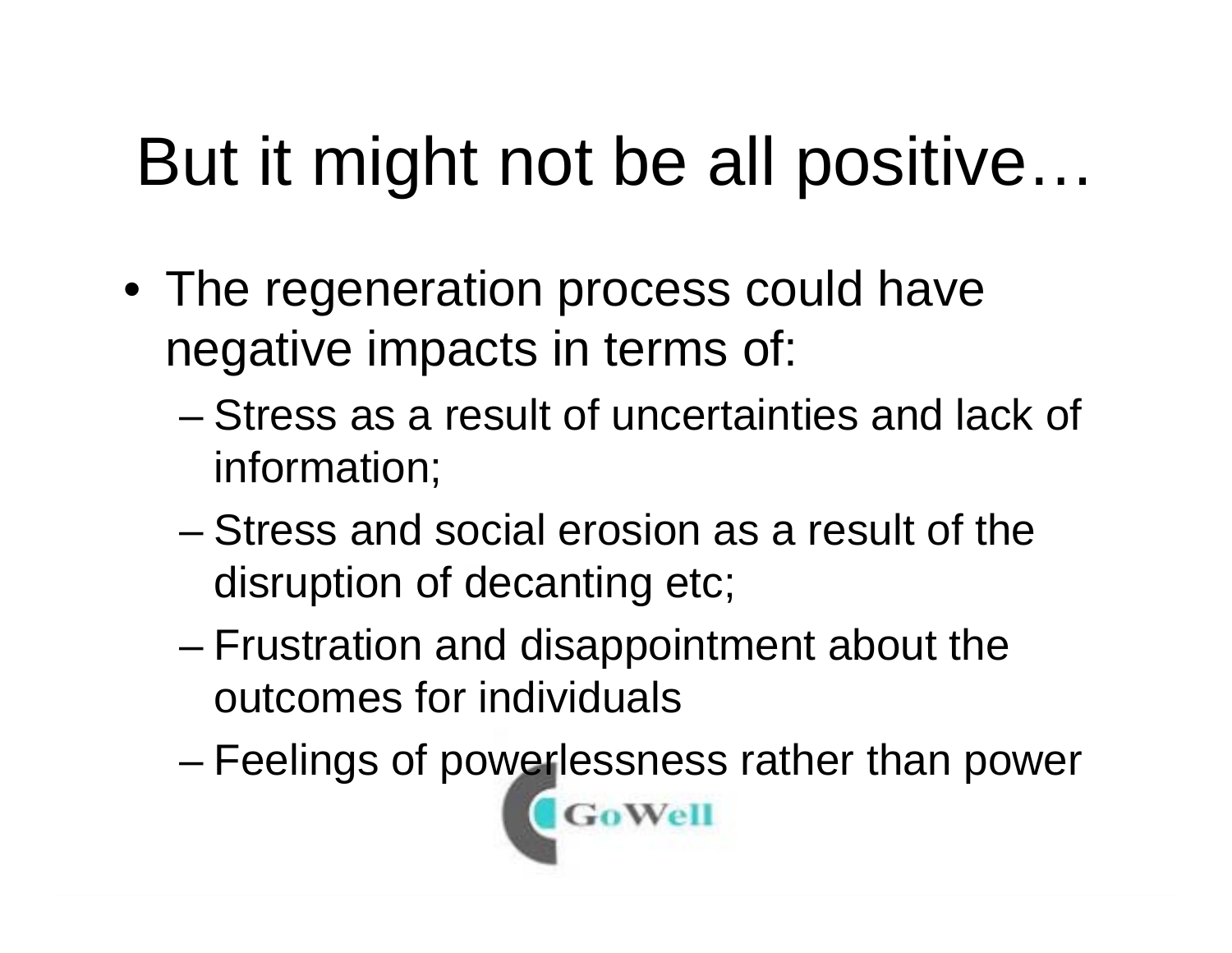## Continued…

- Mixed-tenure, mixed income developments may lead to:
	- –Envy rather than emulation;
	- – Negative social comparisons; perceived inequalities;
	- –Social friction due to life-style clashes.
	- – Reduced patronage of local amenities rather than expanded client base;
	- –Limited interaction between social groups.

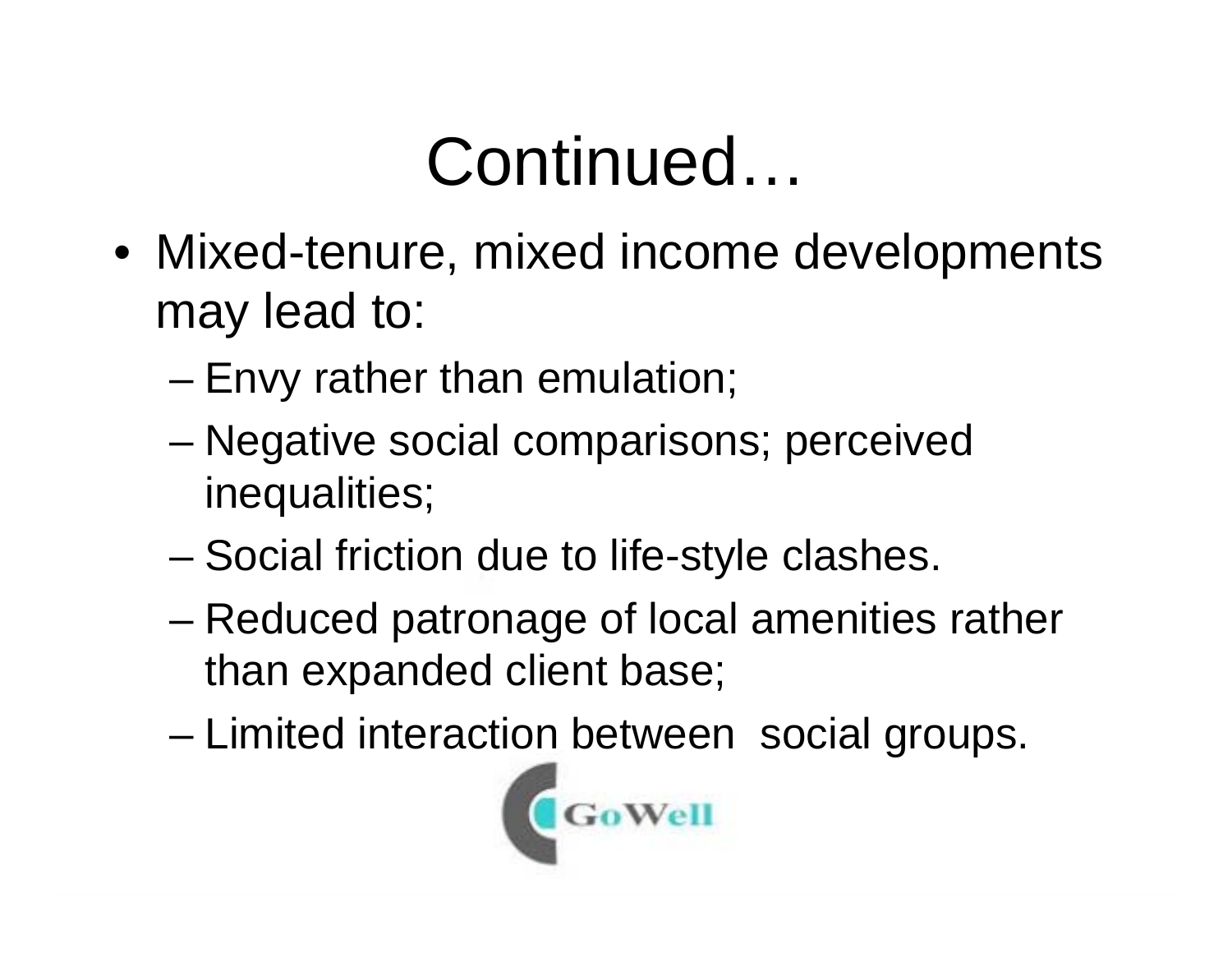# There may be limits to health impacts?

- Housing improvements may reduce the incidence of some common symptoms.
- Social and community regeneration may lower involvements in some unhealthy behaviours.
- Area improvements may boost physical activity rates and extend social support networks.
- Holistic regeneration may raise self-rated health and well-being and boost positive mental health.
- But what will impact upon addictions and on long-term health issues?

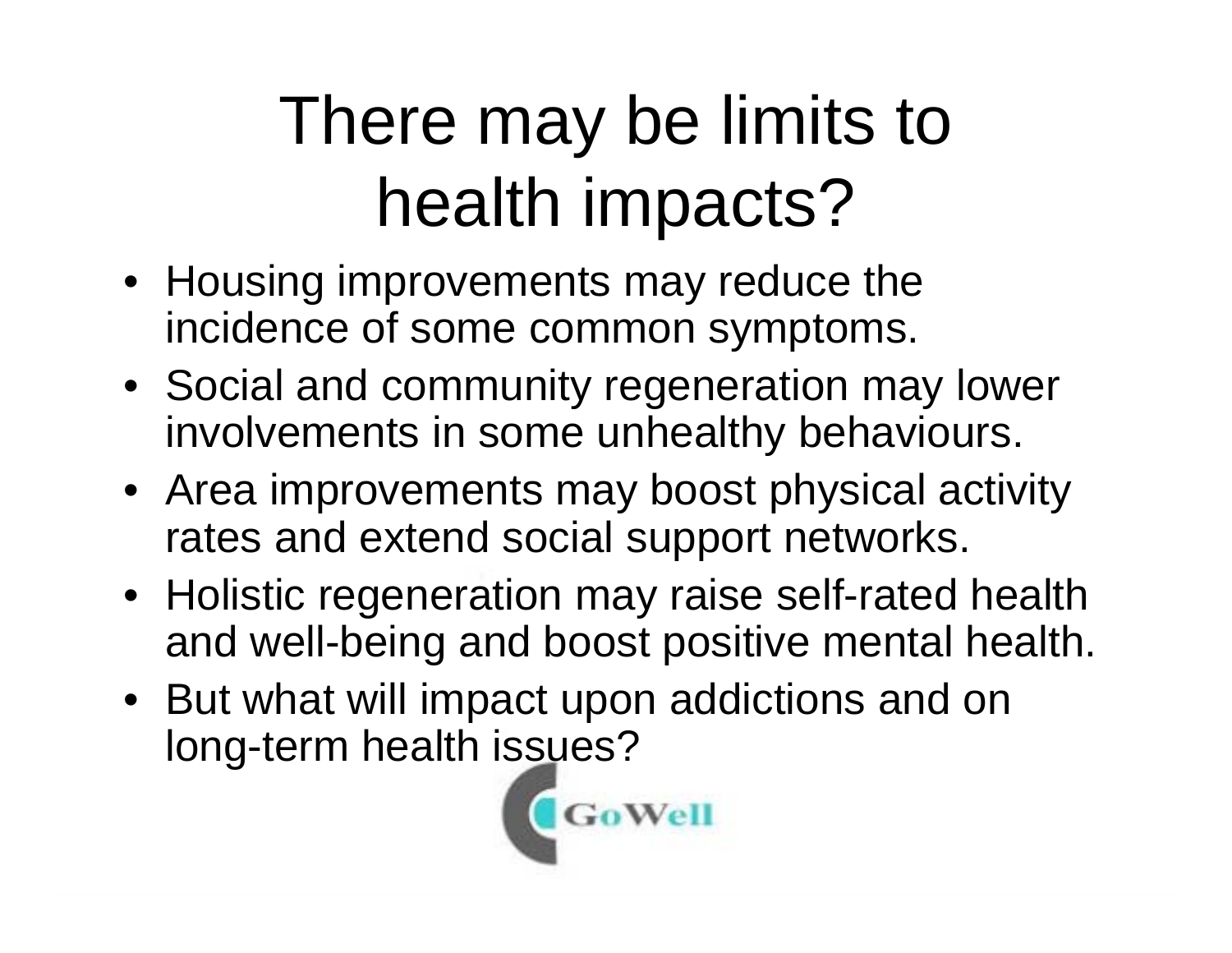# The Human Capital Challenge

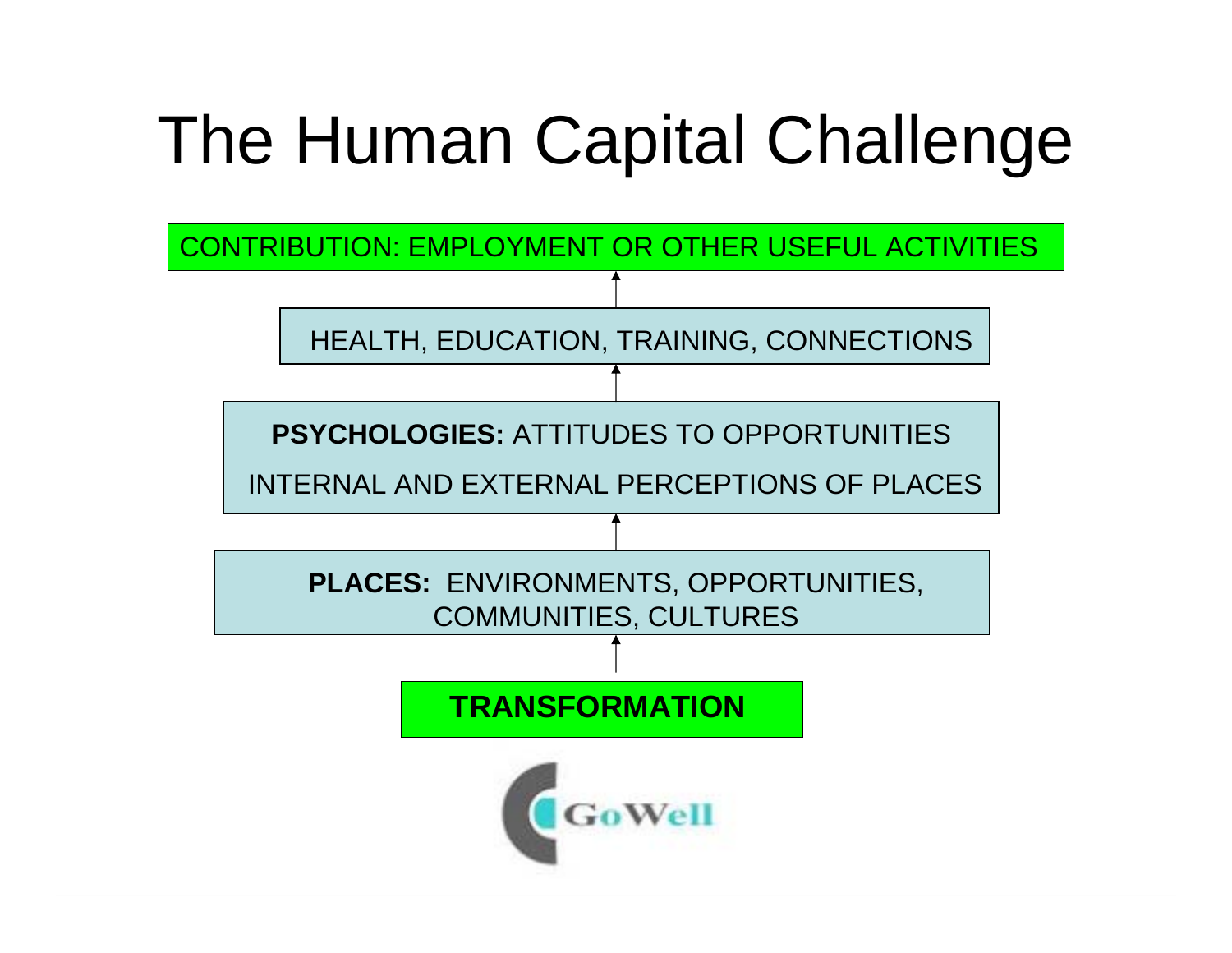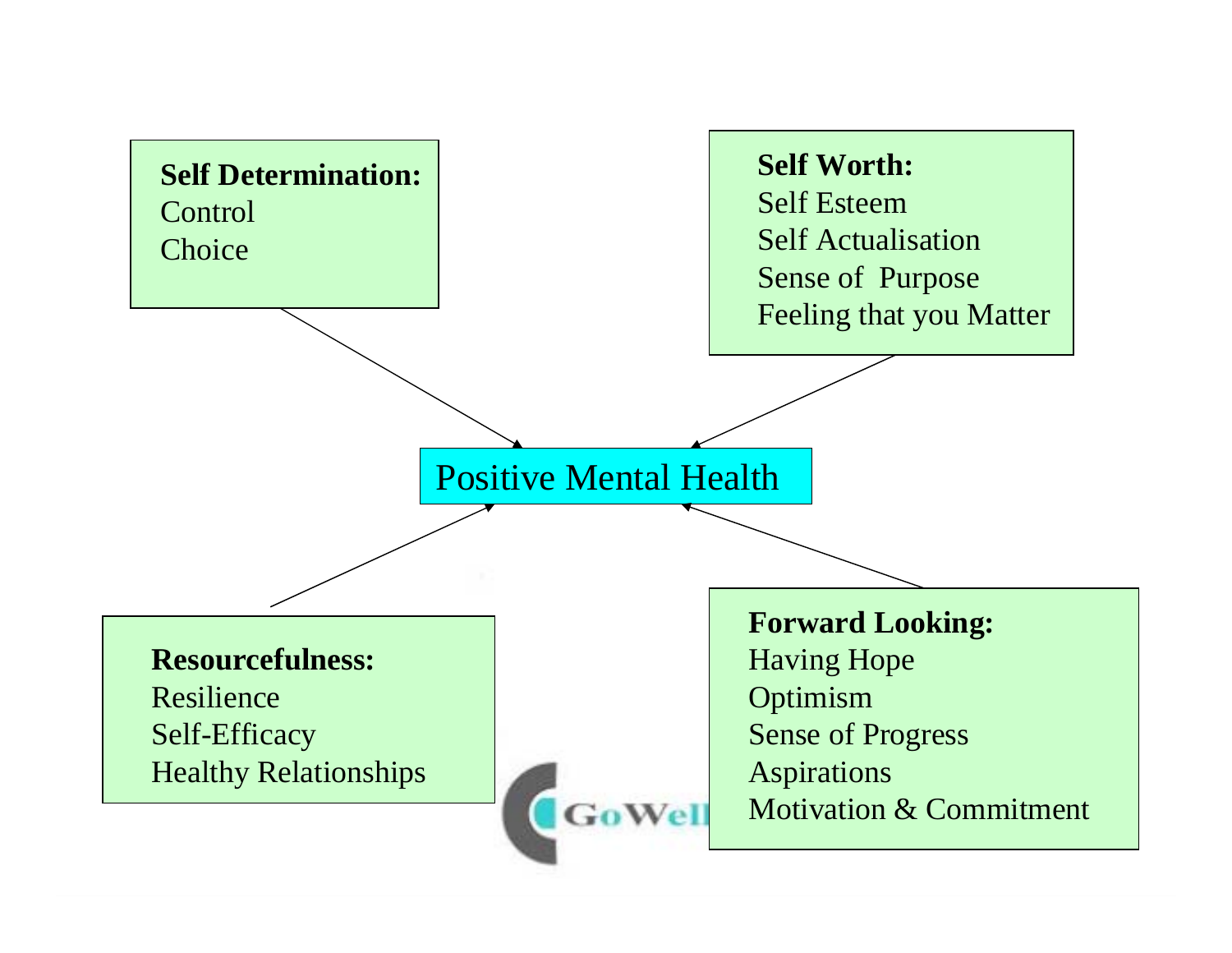#### GoWell Research Components

- Ecological Study of Glasgow
	- To track and test the link between residential environments and health over time, and to provide a context for…
- Community Survey
	- Survey of 6,000 households to be carried out every two years.
- Tracking Study:
	- Monitoring impacts upon people who move or are moved home
- • Neighbourhood Audit
	- Surveyor monitoring plus photographic record in study areas plus 3 comparator areas
- Qualitative Research into Governance & Empowerment, and Community and Neighbourhood Change
	- Interviews with LHO Boards, tenants and policy-makers
- Nested Studies of Wider Actions
	- Community Janitors, Play Areas, Youth Diversion

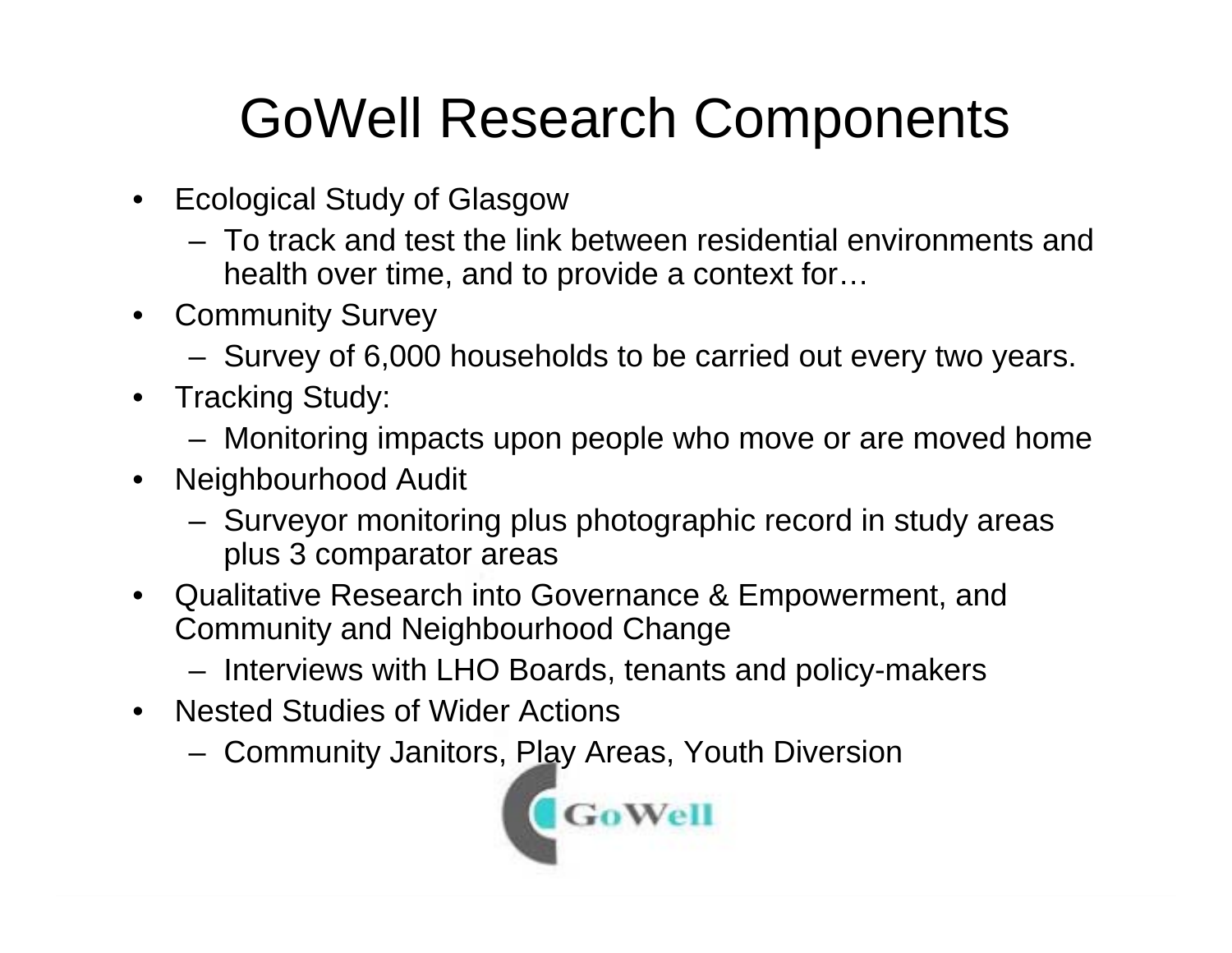### Geographical Structure

- Studying community change over 10+ years in 14 areas of Glasgow
- Five types of area:
	- –Transformation Areas (3): mass housing estates
	- –Local Regeneration Areas (3)
	- –Areas surrounding Multi-storey flats (2)
	- –Housing Improvement Areas (4): more popular areas
	- – Peripheral Estates (2): one with a 'new neighbourhood under construction'

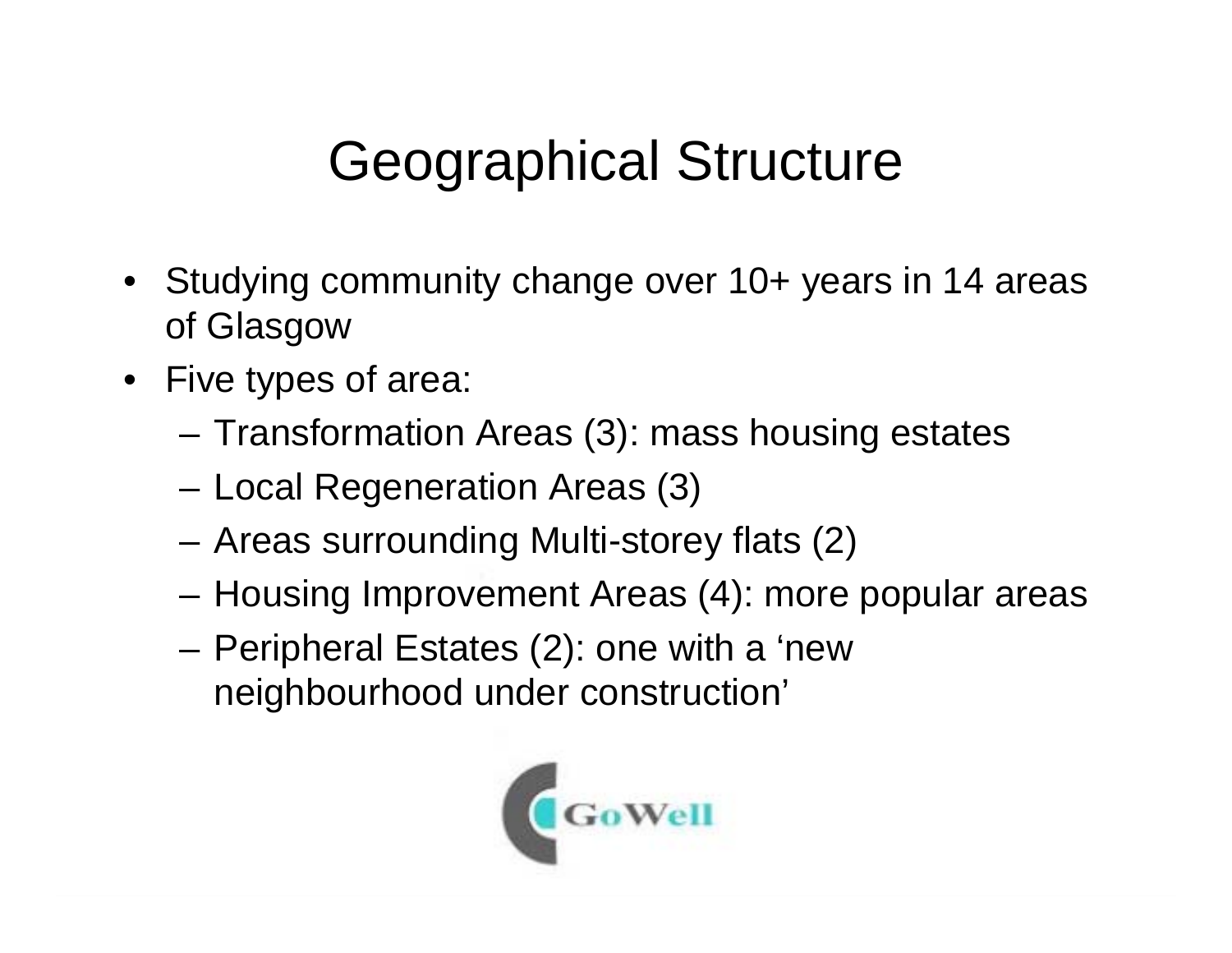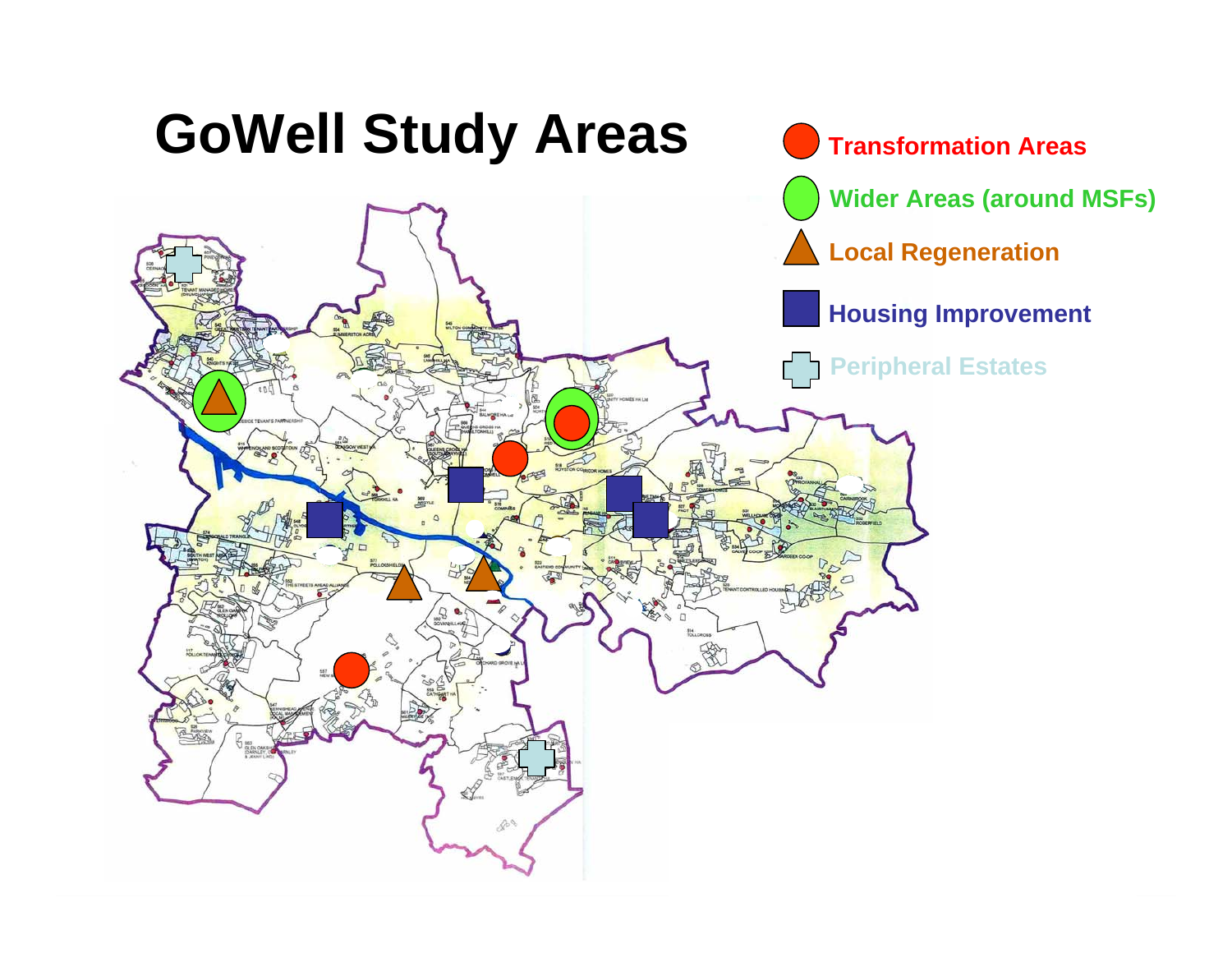#### Sighthill May 2007



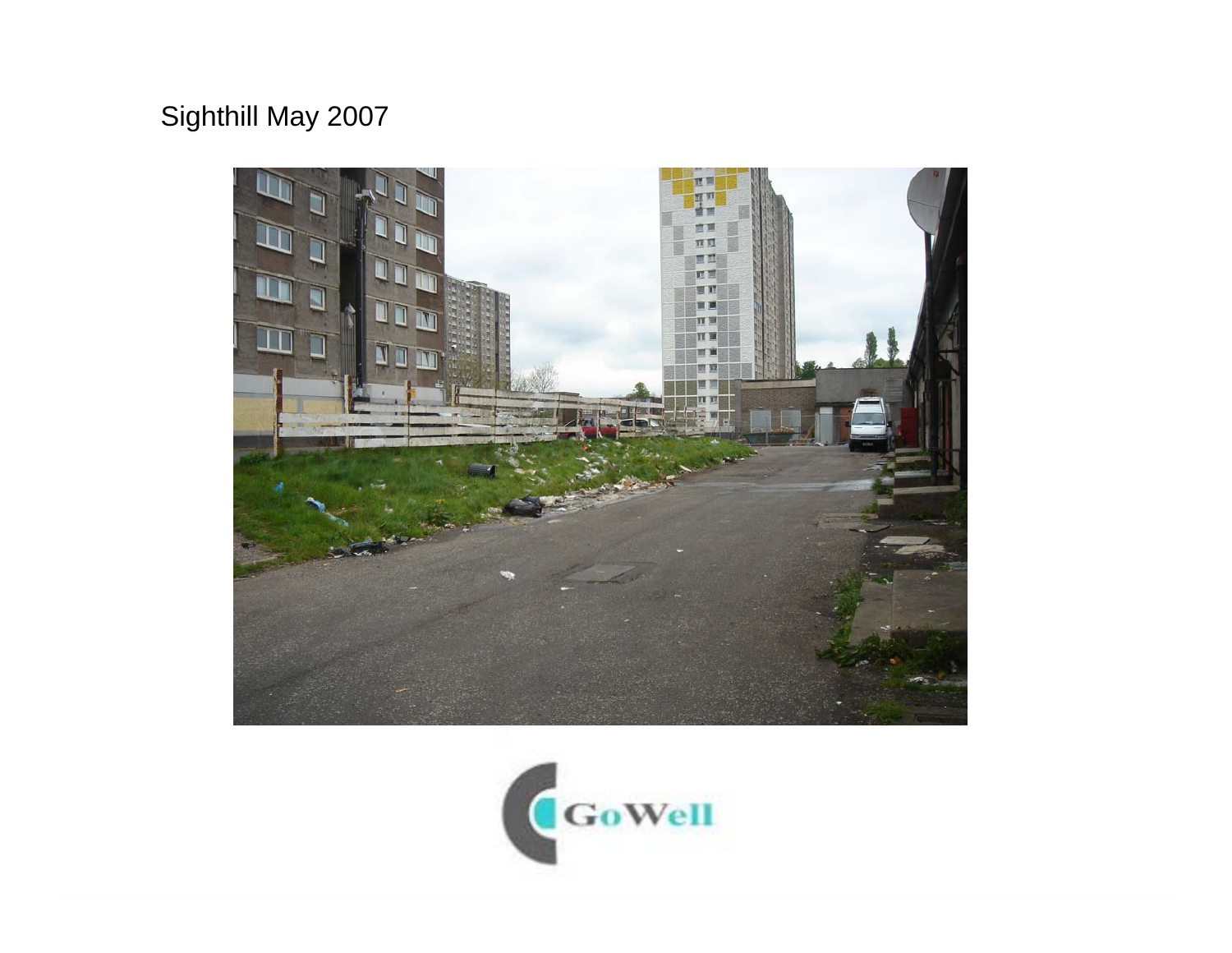

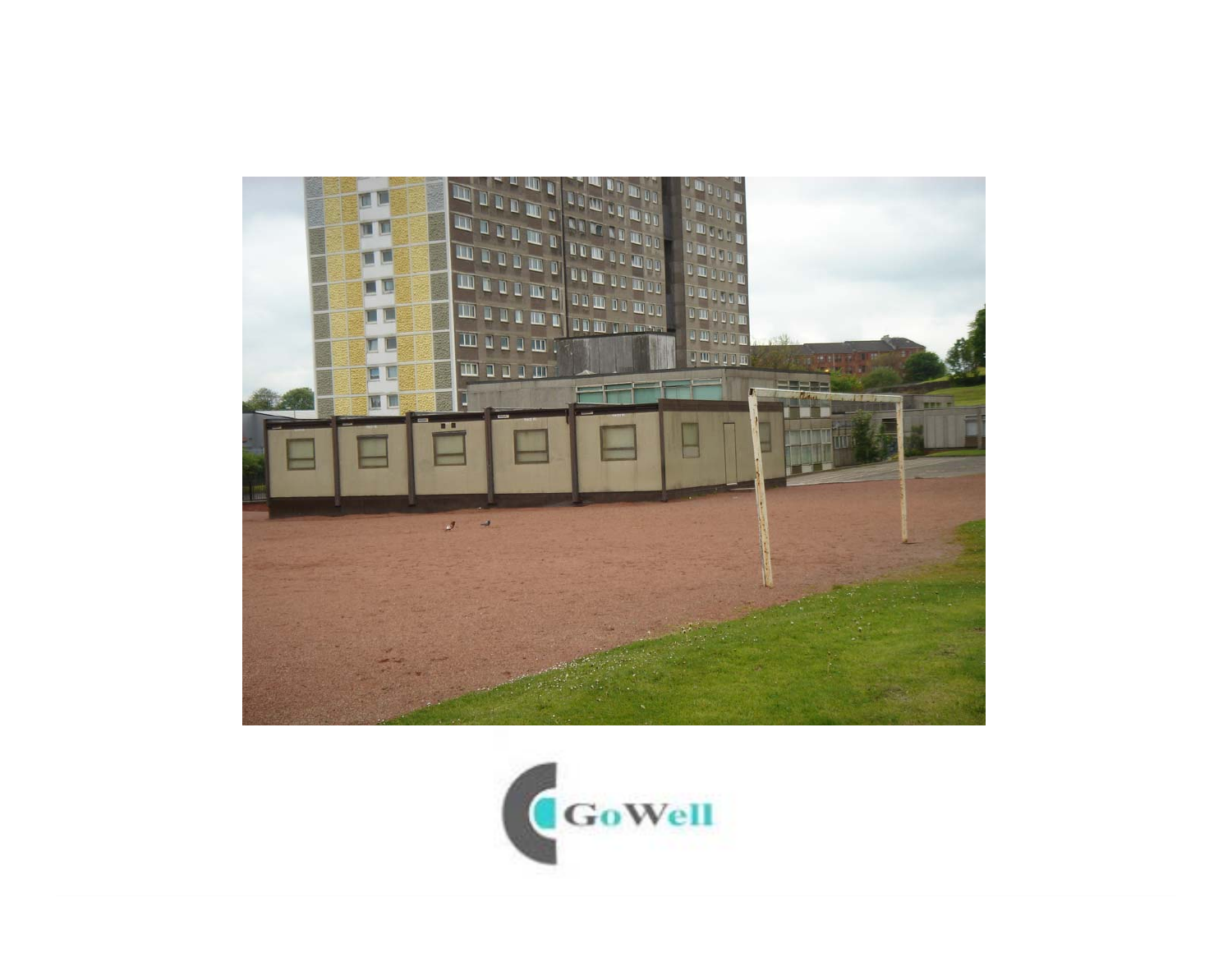

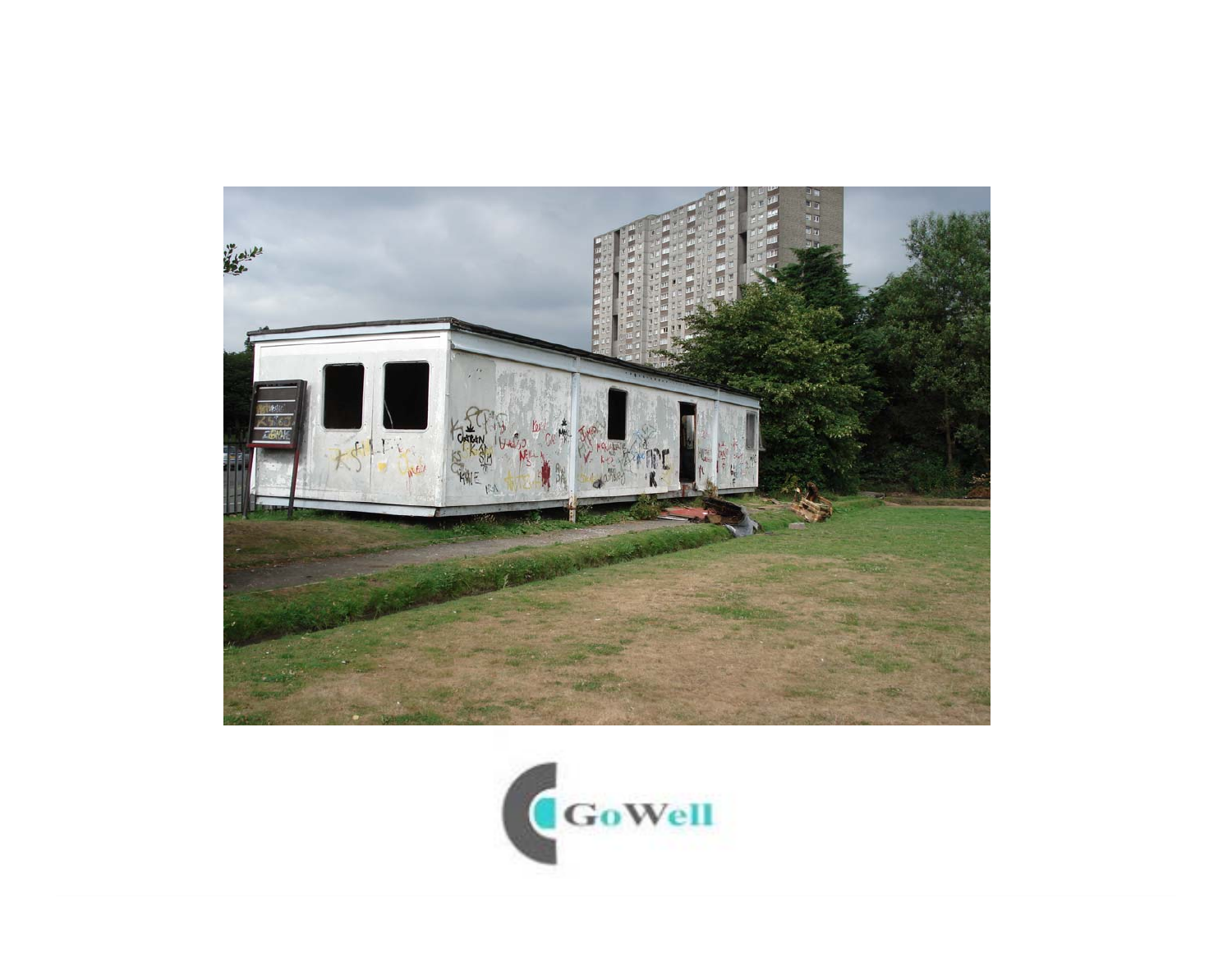

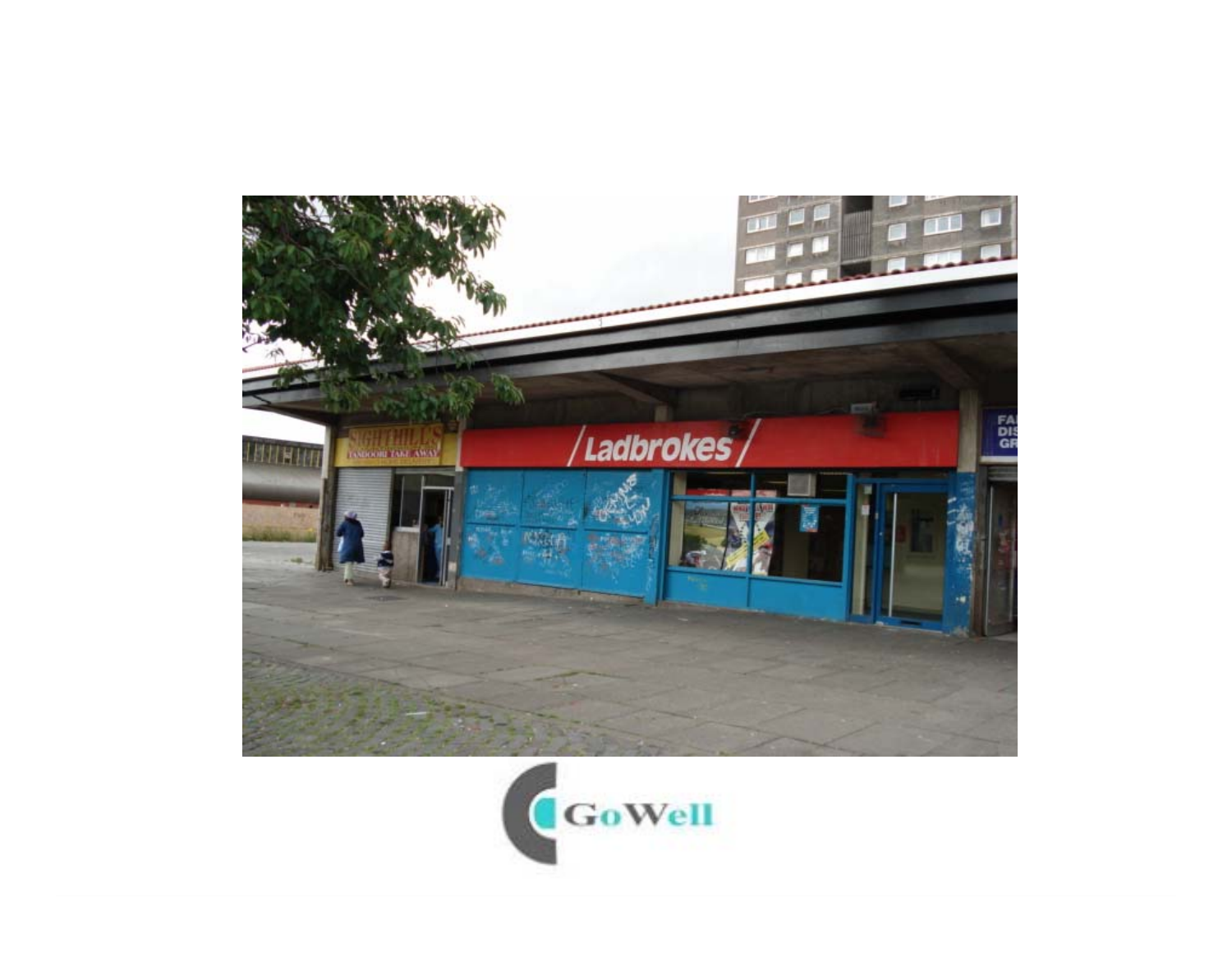

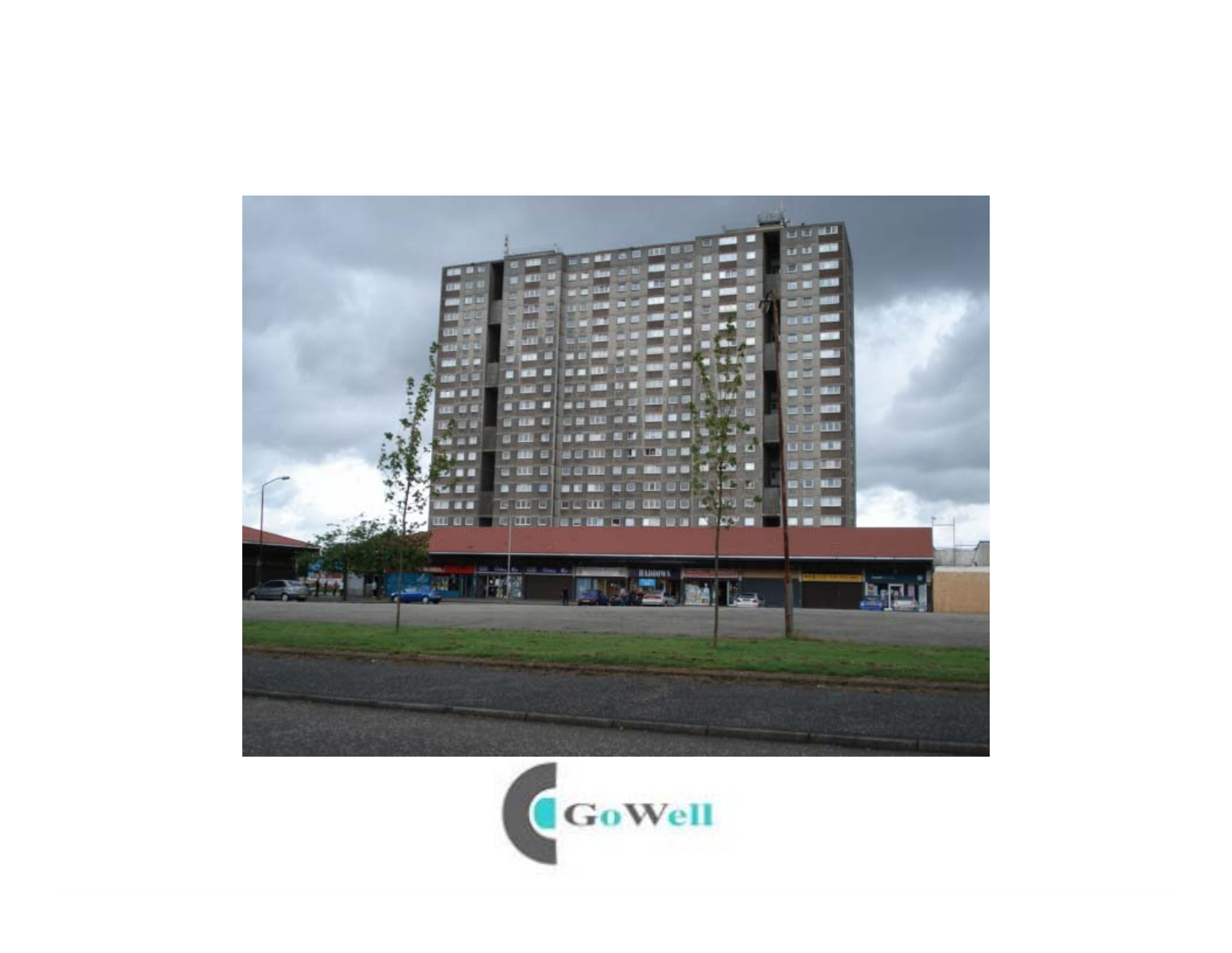

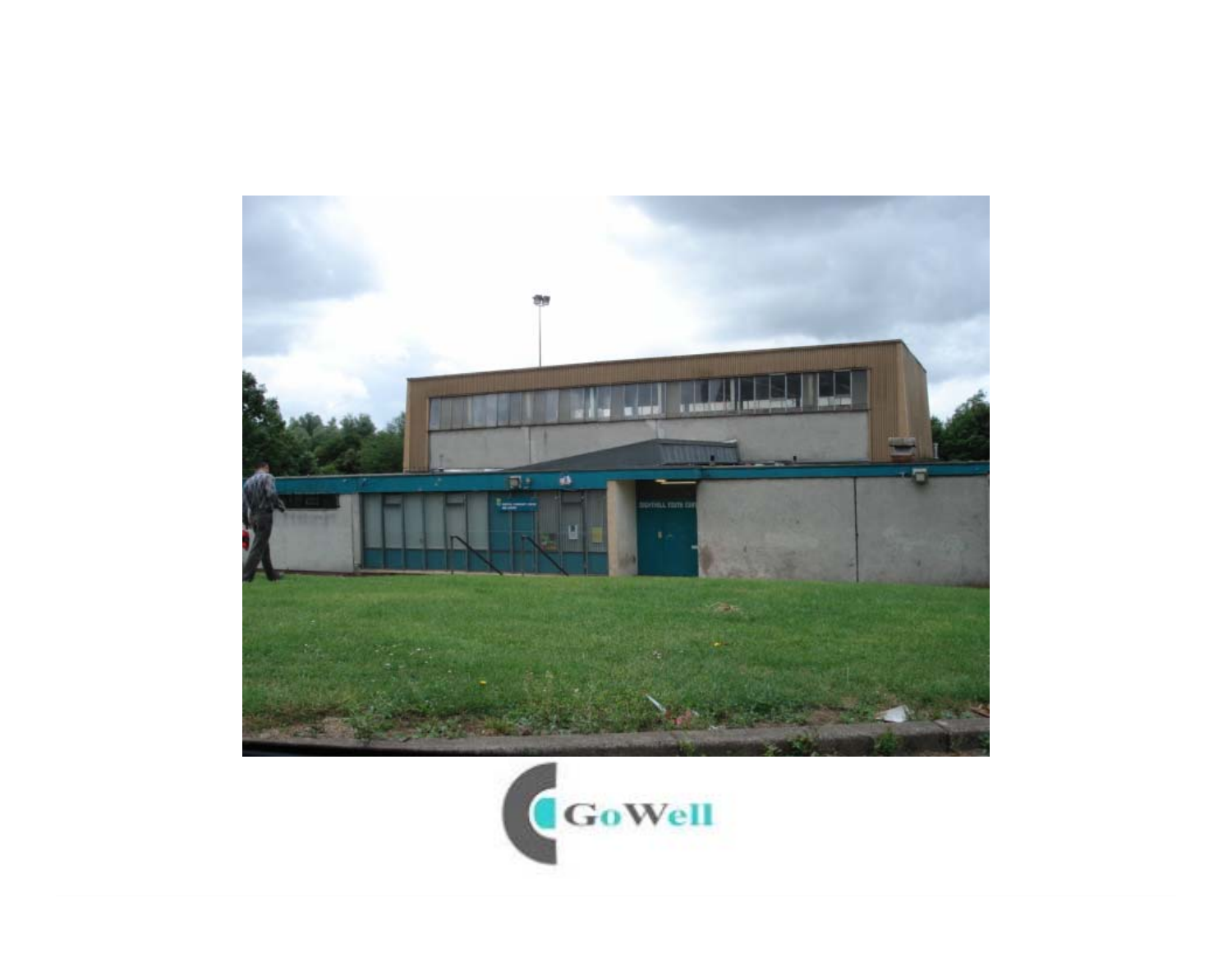

# Environments: physical, social, psycho-social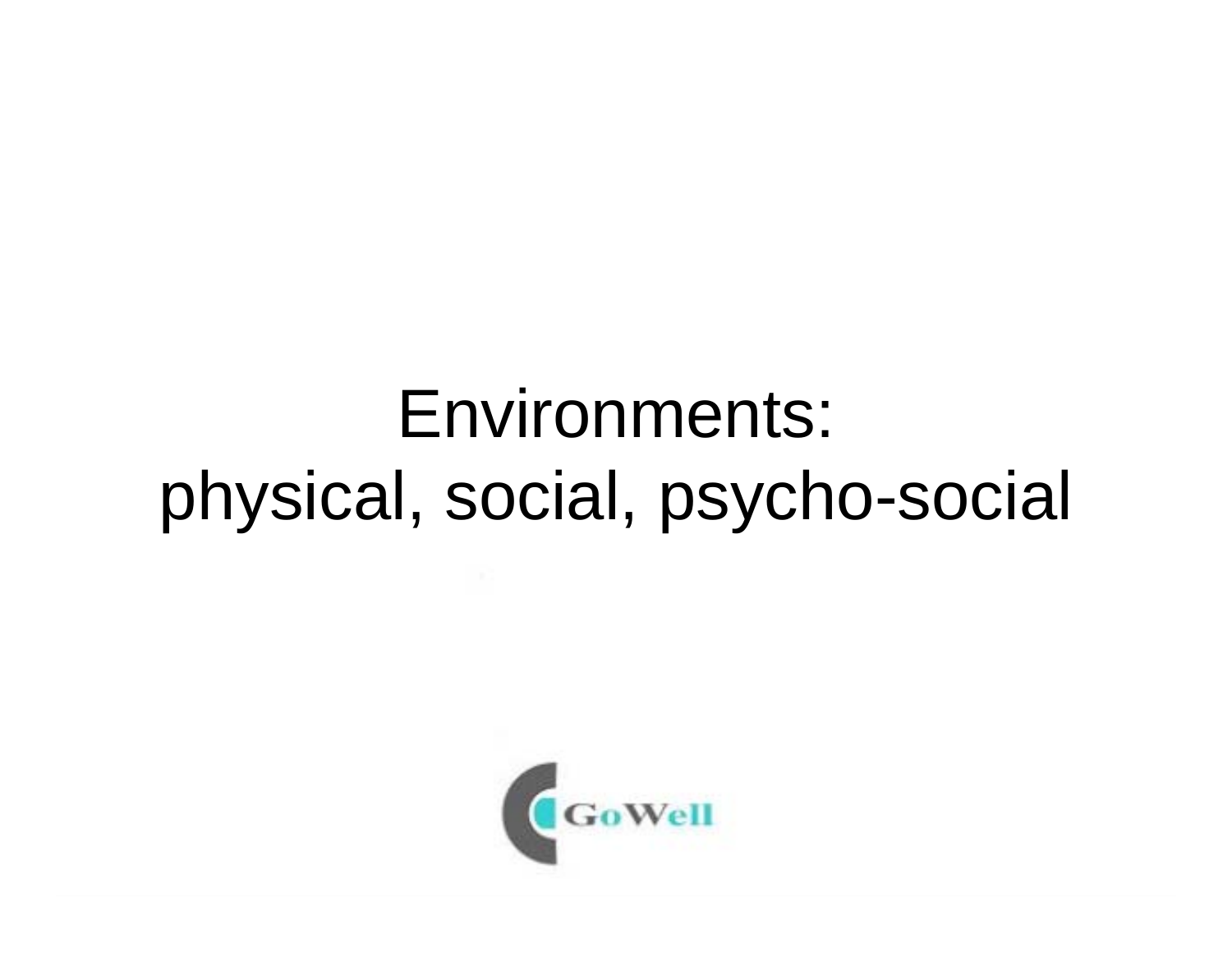## Housing and Residential **Satisfaction**

- • Transformation Areas are:
	- 88% high rise flats
	- 90%+ social rented
- • In Transformation Areas:
	- 6% are very satisfied with their house
	- 4% are very satisfied with their neighbourhood
- Areas Surrounding MSFs are:
	- 1% high rise flats
	- 41% houses
	- 40-50% owner occupied
- In MSF Surrounding Areas:
	- 25% are very satisfied with their house
	- 22% are very satisfied with their neighbourhood

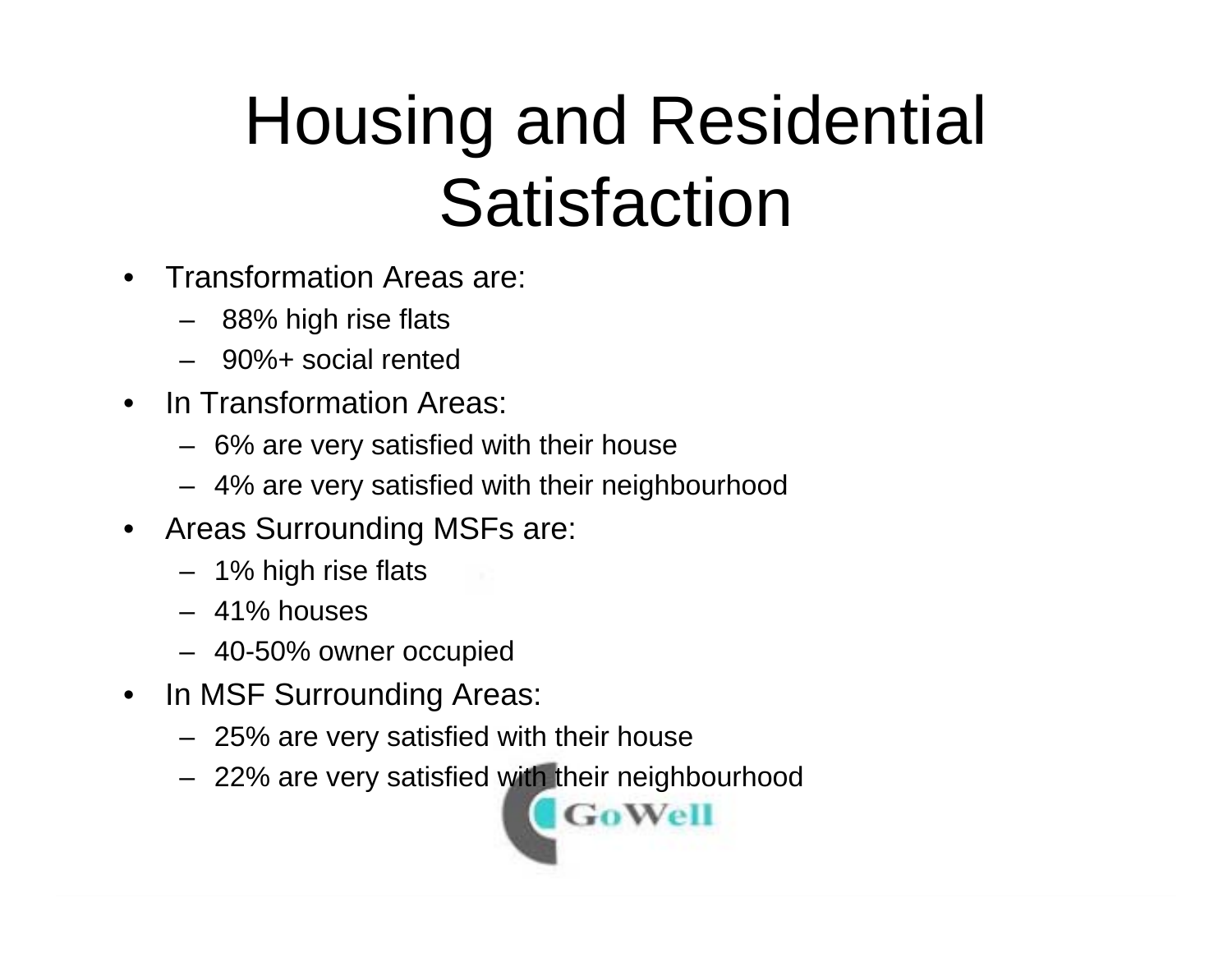#### Neighbourhood Environments

• In Transformation Areas, most people do not rate their environment as 'good' ('fairly good' or 'very good').

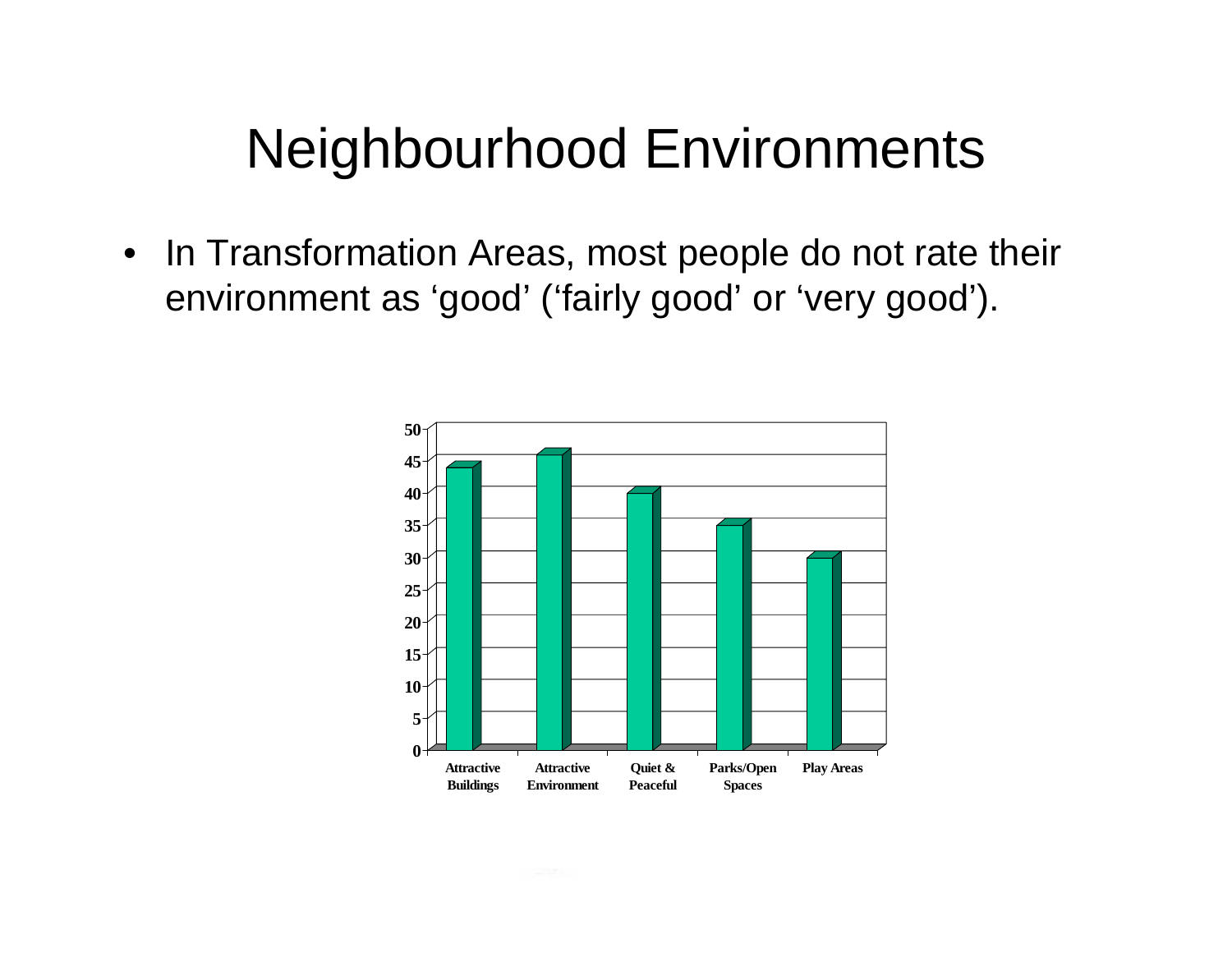#### Psycho-Social Neighbourhoods

Where you live is important to how you feel about yourself, but…

- Only in Housing Improvement Areas do most people feel that '**Living in this neighbourhood makes me feel I am doing well in life'**
- This is true of just a quarter of people in Transformation Areas and a third of people in Local Regeneration Areas.

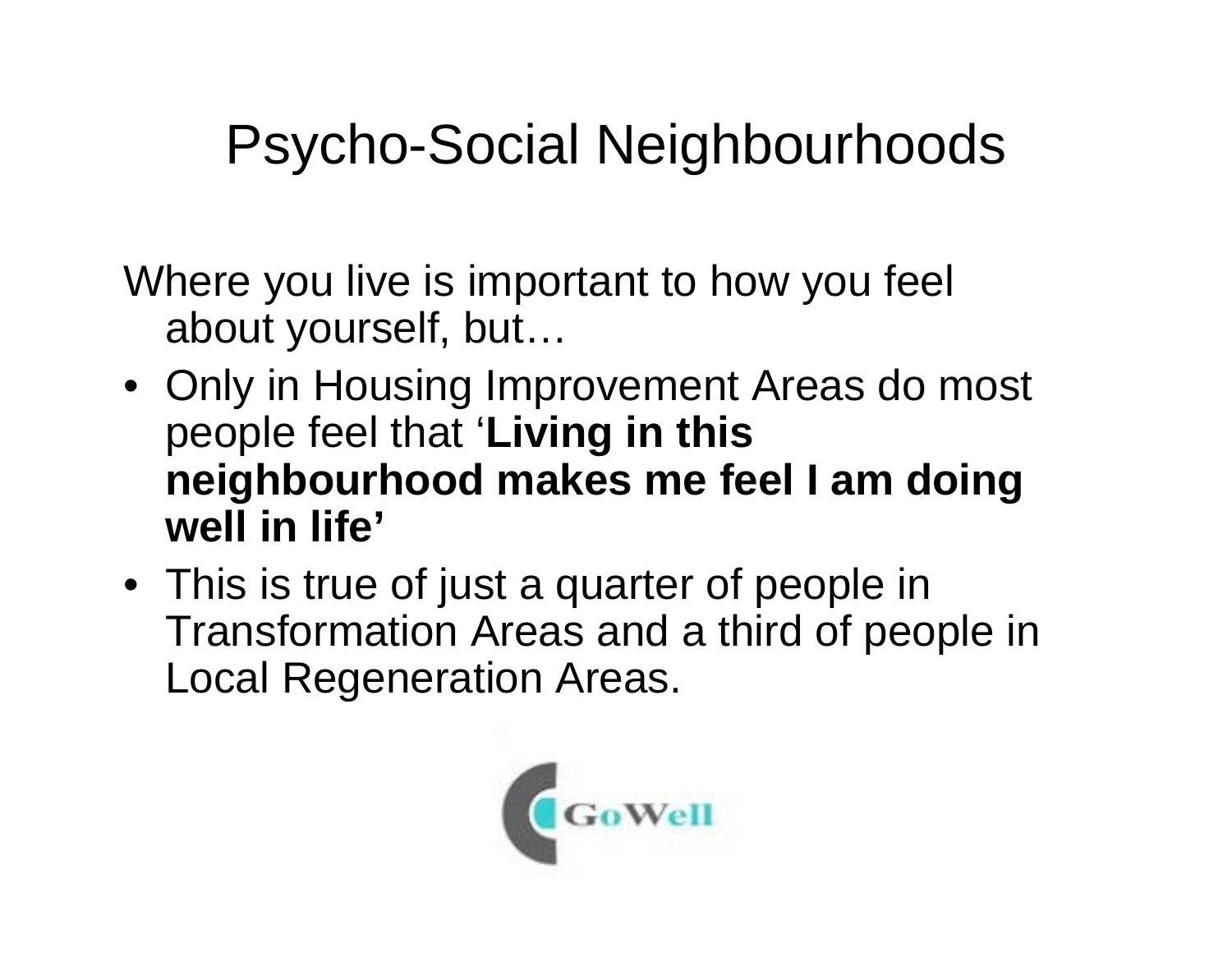#### Internal Reputation

Agree or Disagree with the statement:

"People who live in this neighbourhood think highly of it"

|                              | Good | <b>Bad</b> |
|------------------------------|------|------------|
| <b>Transformation Areas</b>  | 25   | 16         |
| <b>MSF Surrounding Areas</b> | 45   | 12         |
| <b>Peripheral Estates</b>    | 29   | 10         |

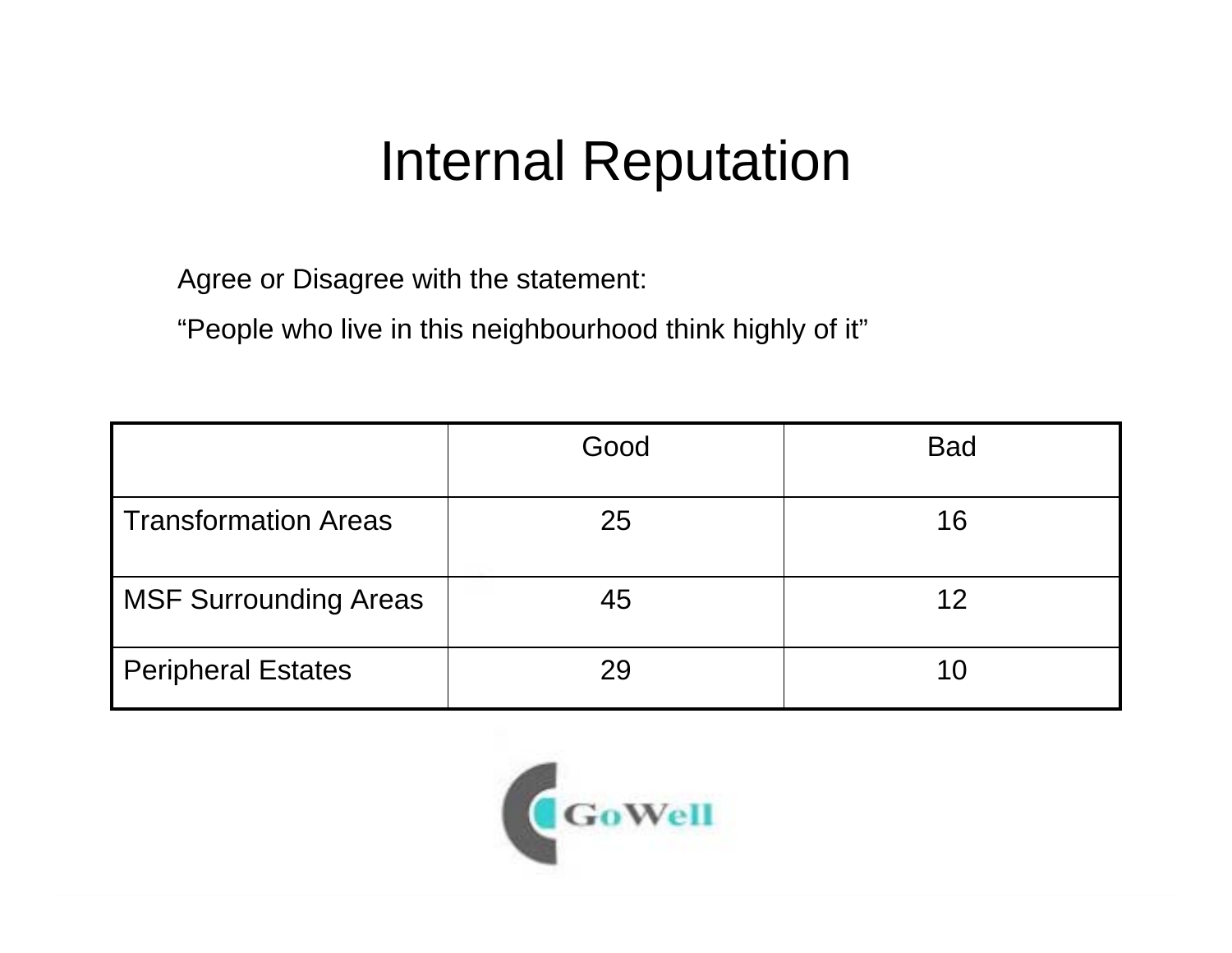#### External Reputation

Disagree or Agree with the statement:

"Many people in Glasgow think this neighbourhood has a bad reputation"

|                              | Good | <b>Bad</b> |
|------------------------------|------|------------|
| <b>Transformation Areas</b>  |      | 42         |
| <b>MSF Surrounding Areas</b> | 24   | 41         |
| <b>Peripheral Estates</b>    | 14   | 43         |

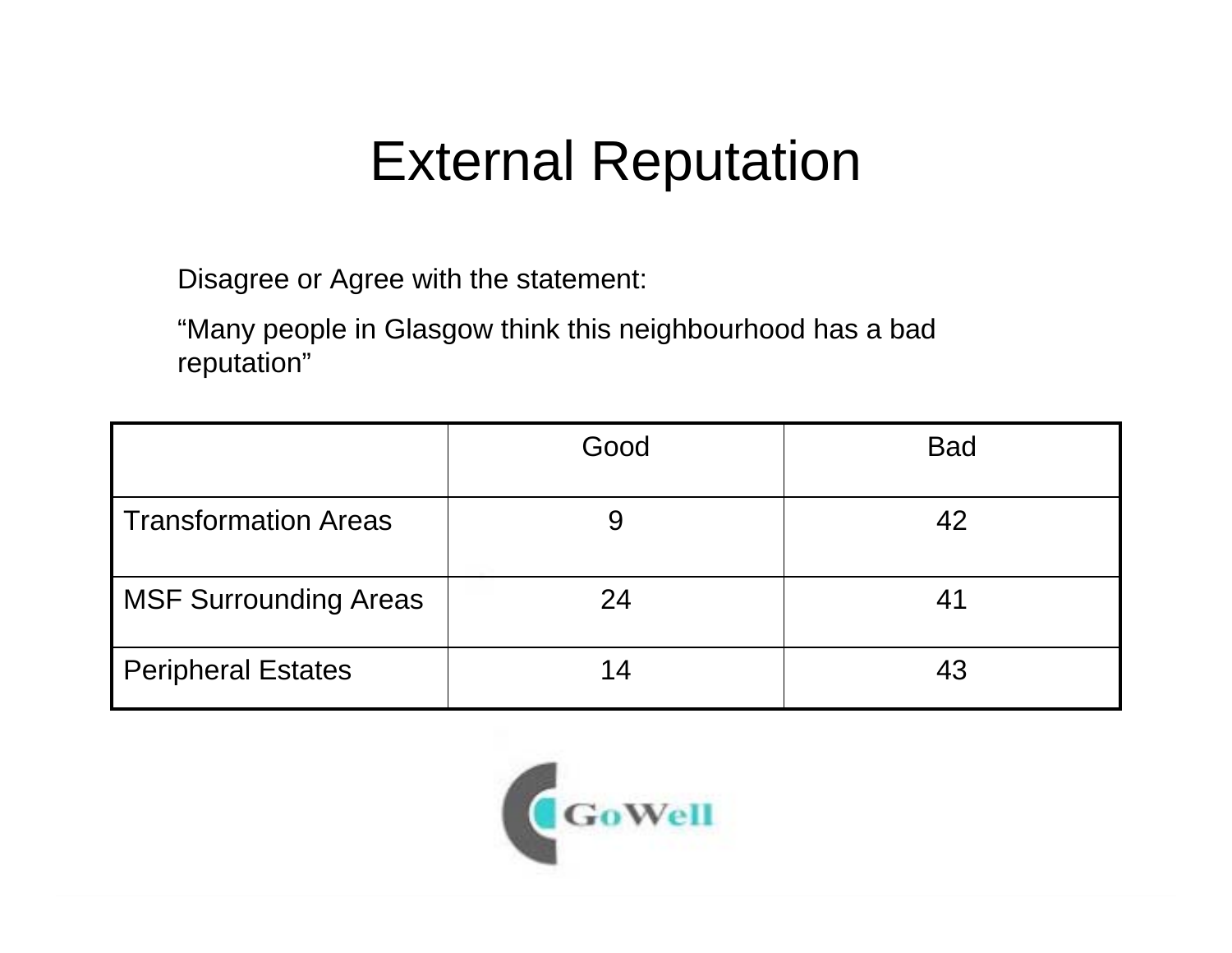#### Anti-Social Behaviour

- Several problems are cited by a lot of people:
	- Teenagers hanging around: 57% (72% in Red Road) Vandalism & graffiti: 51% - Gang activity: 47% (59% in Shawbridge) Rubbish & litter lying around: 44% Drunken or rowdy behaviour: 43% Drug use & dealing: 38%
- Some of these (e.g. drugs, vandalism, rowdiness) appear to be more common than in other deprived areas.
- It is not surprising that the lowest rated public service was youth and leisure services.
- But most people (> 80%) also identify a lack of parental responsibility as an issue.

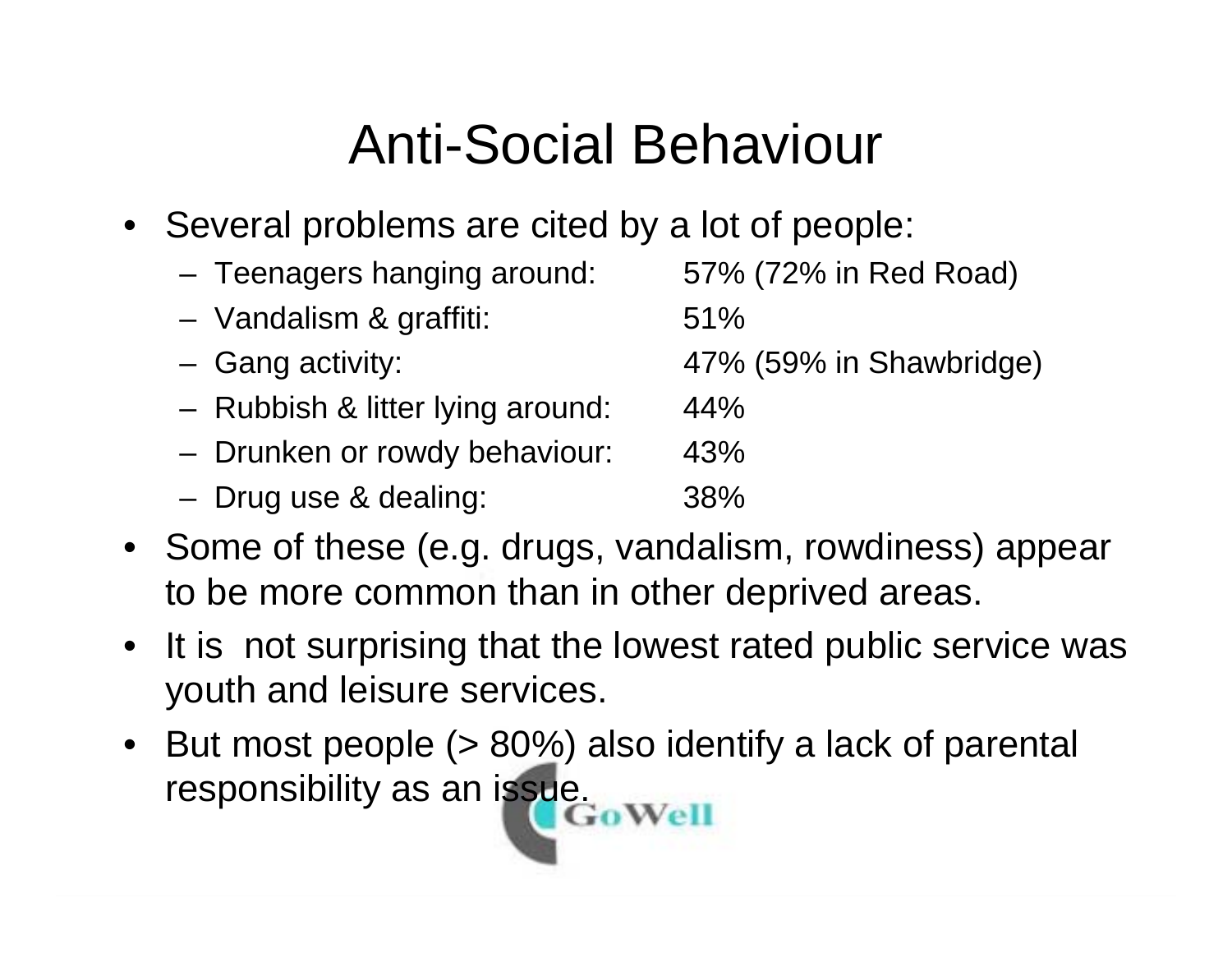#### Neighbourhood Problems by Area

Mean number of problems identified, out of a max of 17.

- • Transformation Areas: 7.4• Local Regeneration Areas: 9.0 •MSF Surrounding Areas: 5.2 • Housing Improvement Areas: 3.4
- •Peripheral Estates: 4.9

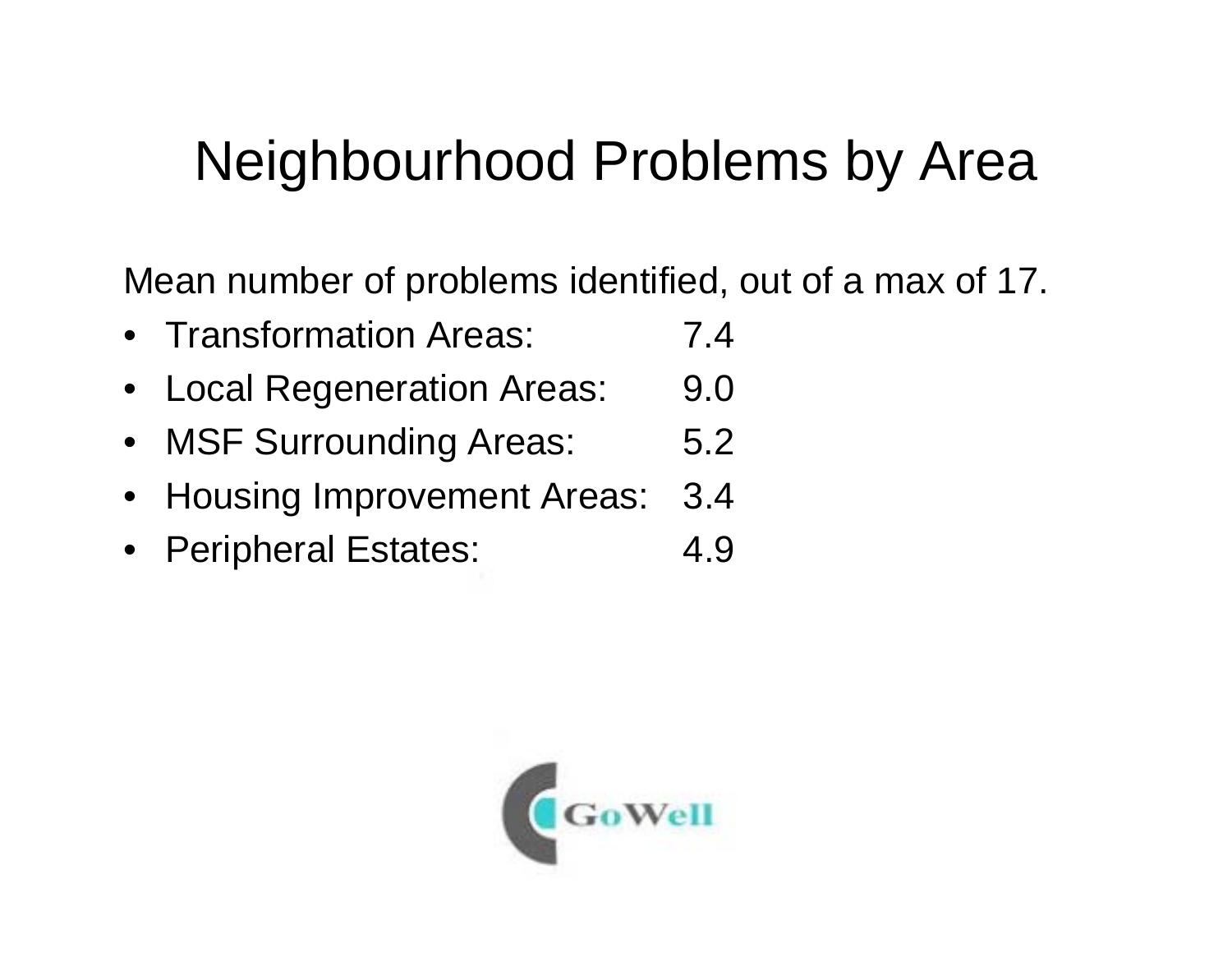#### Child Densities

|                                 | % Population<br>aged<br>Under 16 | Ratio of adults<br>aged $25+$ to<br>children under 16 | Ratio of adults<br>aged $25+$ to<br>young people<br>aged under 18 |
|---------------------------------|----------------------------------|-------------------------------------------------------|-------------------------------------------------------------------|
| Transformation<br>Areas         | 42                               | 1.01:1                                                | 0.92:1                                                            |
| Housing<br>Improvement<br>Areas | 24                               | 2.67:1                                                | 2.36:1                                                            |

Note that two of the most common problems in Transformation Areas are 'teenagers hanging around' and 'gang activity'.

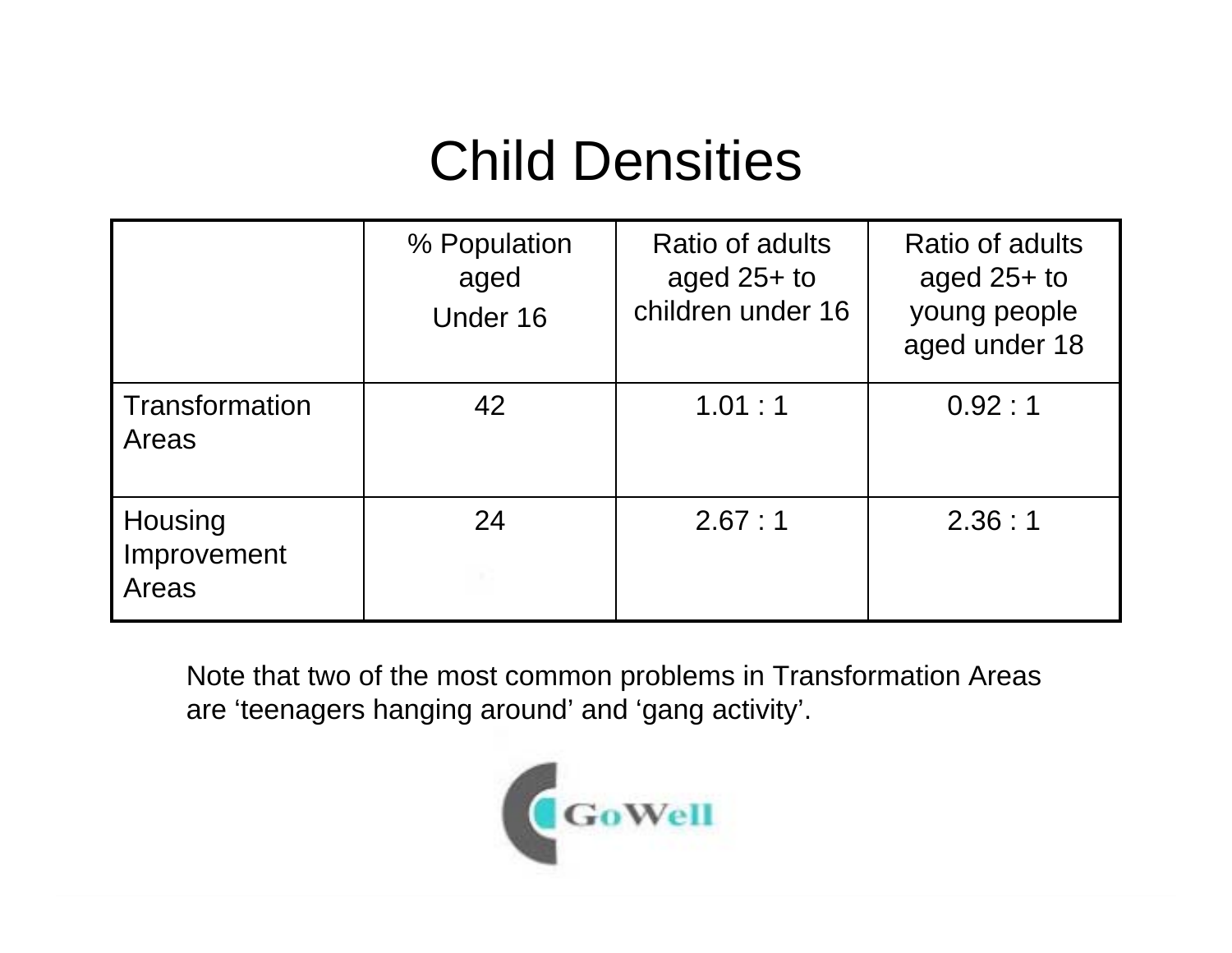#### Community Cohesion

- Levels of community cohesion\* are reasonably good but not great. On a scale from 0-100, most areas score below 60, whereas high cohesion would require 75+.
- (\*based on questions on: safety, belonging, harmony, information social control, and honesty)
- Perceived honesty and trust in local people was as low as 25% in many areas\* , compared with 48% nationally.
- (\* people thinking it likely that a lost purse/wallet would be returned intact)
- In half the study areas, perceived informal social control\* was below 50%, against a national average of 80%.
- (\*people thinking it is likely someone would intervene to stop youths harassing someone)

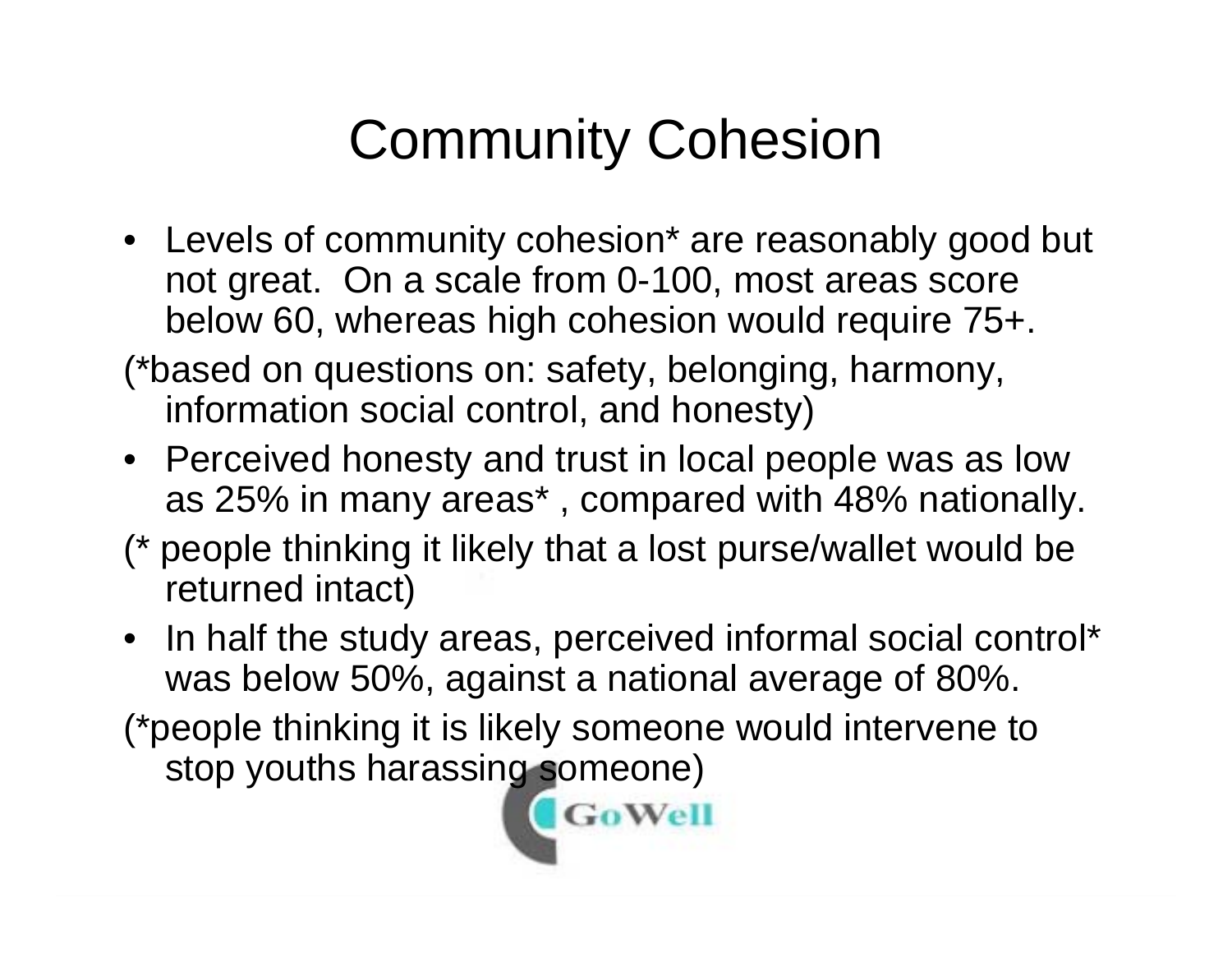#### Social Networks

- Most people have at least weekly contact with relatives, friends and neighbours.
- Social contact was lowest in Transformation Areas where only 45% of people have daily contact with anyone, and less than1-in-5 have daily contact with neighbours.
- Contact with relatives and neighbours was highest in the areas surrounding multi-storey flats.
- Contact with friends was highest in peripheral estates.

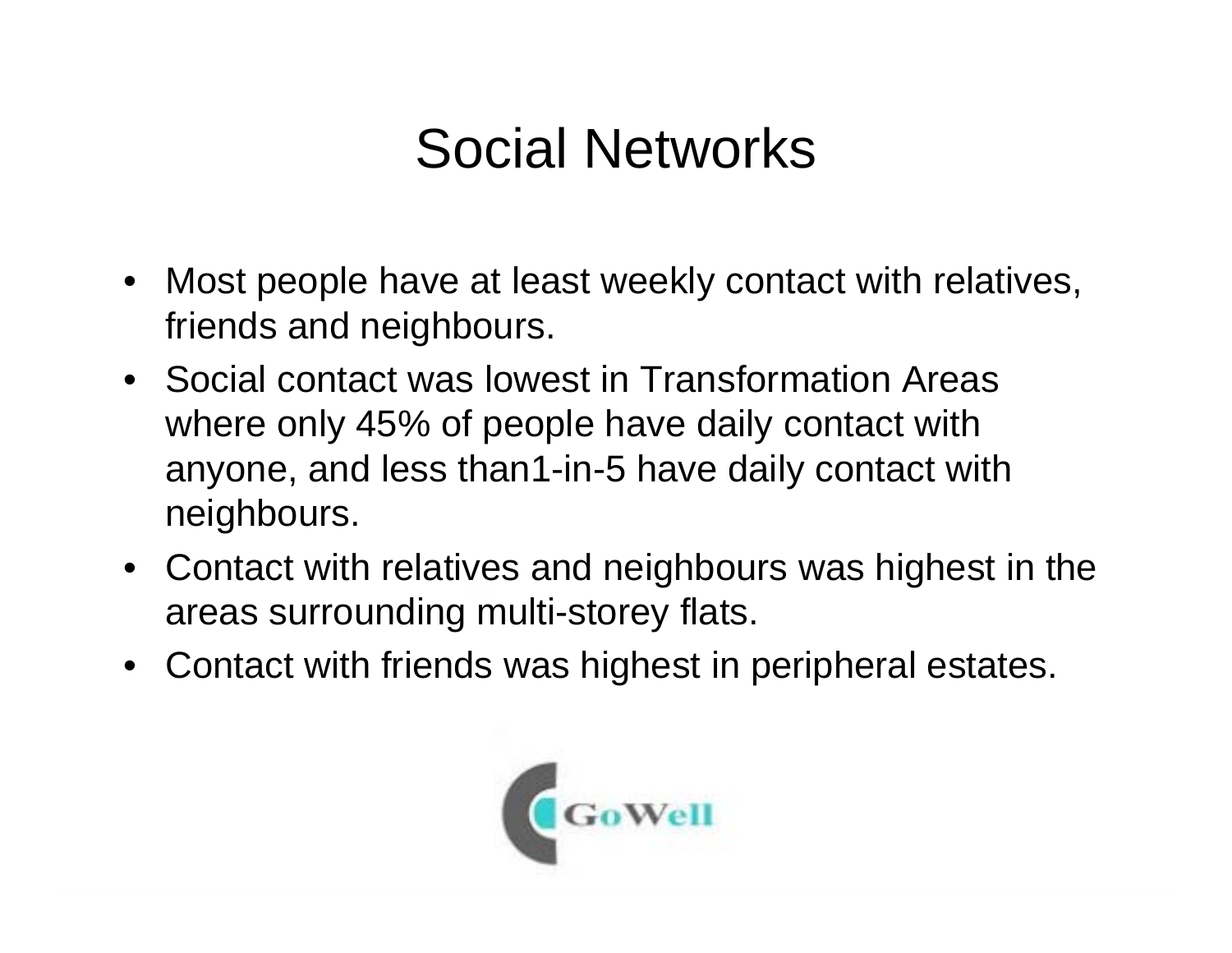#### Social Support

- Most people have social support of various kinds available outside their own household.
- Financial support is less common than practical or emotional support, but still 70% of people have someone they can turn to, to lend them money for a few days.
- A fifth of people (18%) have none of the three forms of support available (or they wouldn't ask for help).
- Significant numbers of people in regeneration areas have no sources of support available.
- In Red Road, Shawbridge and St.Andrews Drive 2-in-5 people have no one to turn to for advice and support in a crisis – & these are areas with people in difficult circumstances

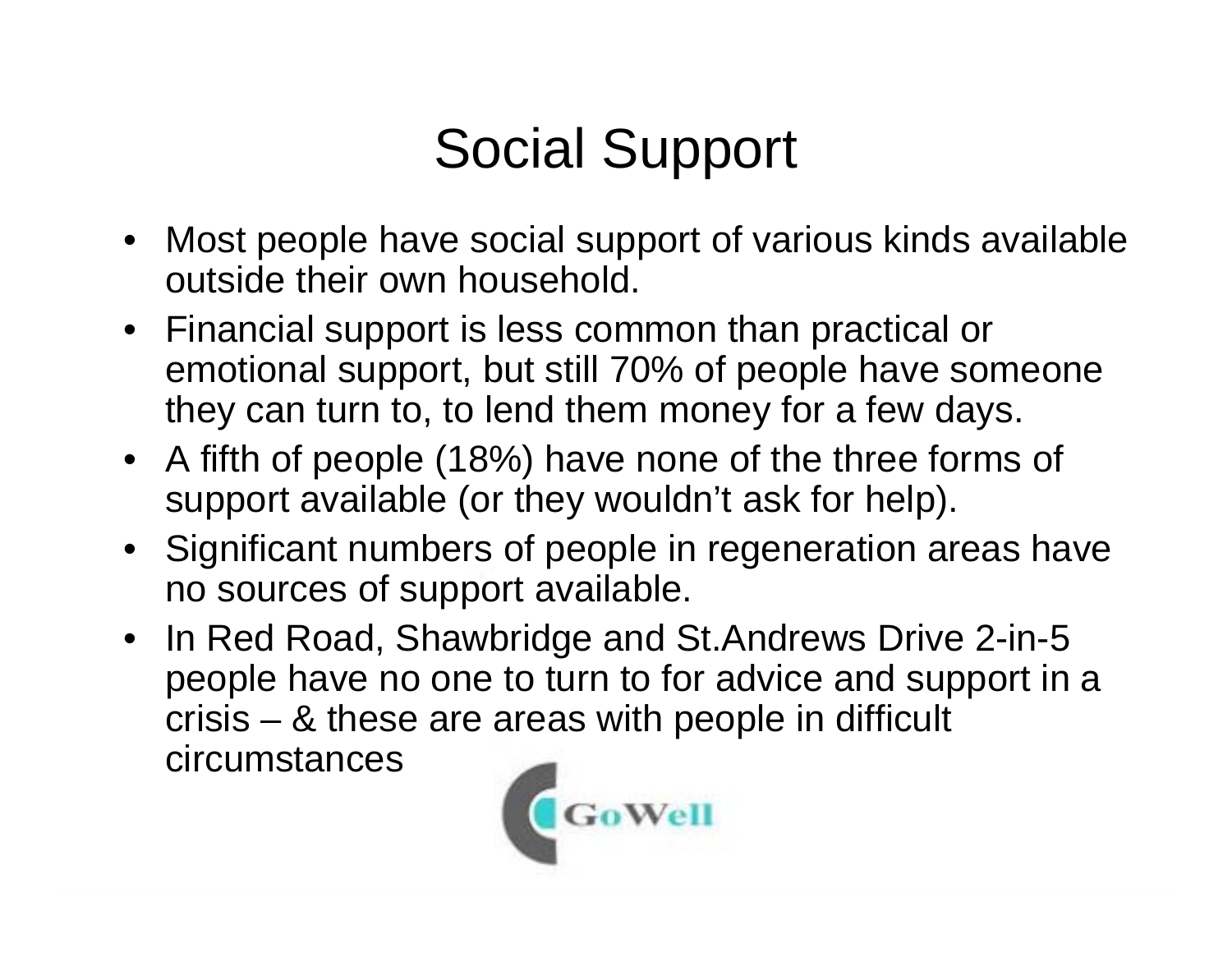#### People Lacking Social Support



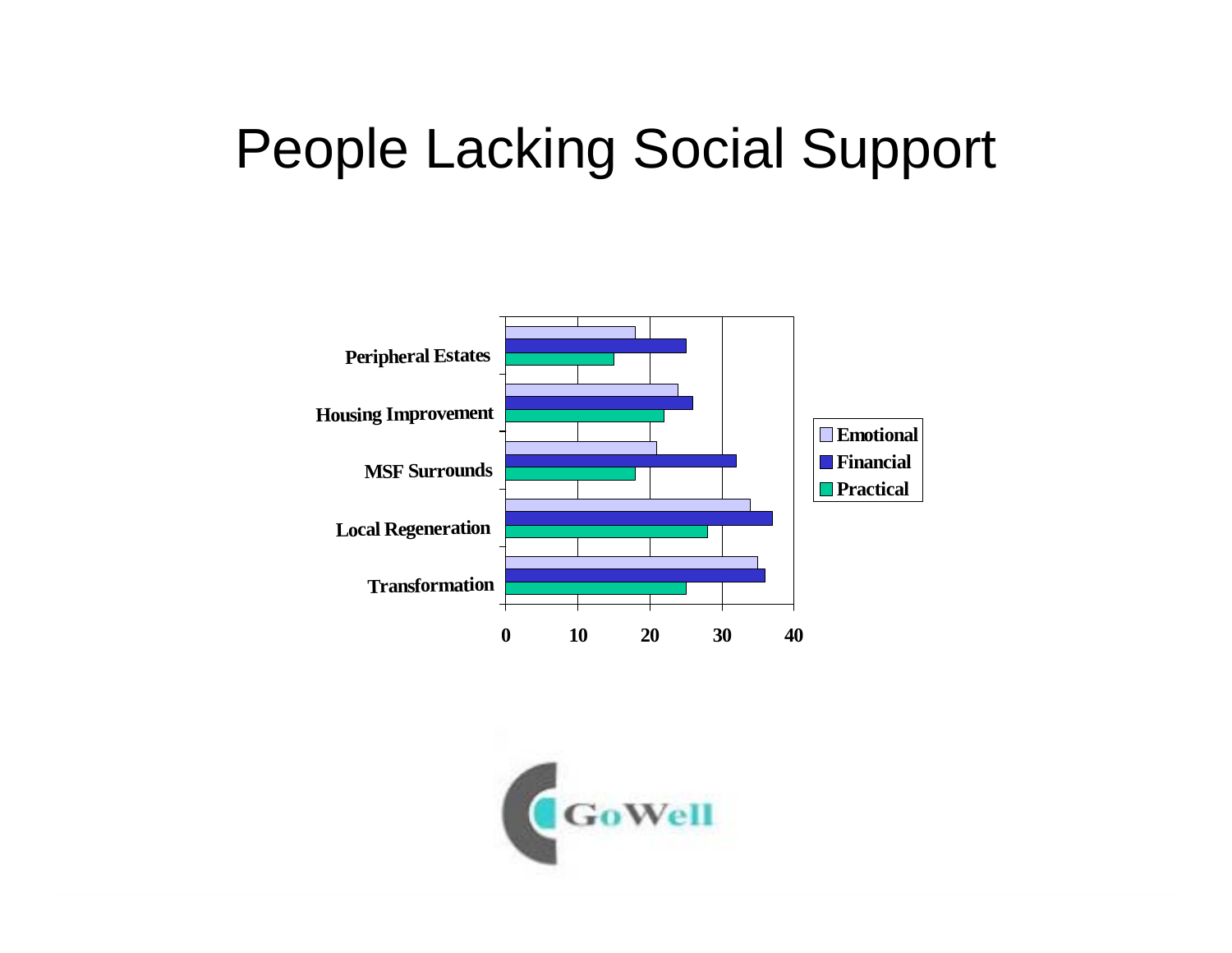#### Empowerment

- Only 29% of people think they can influence decisions affecting their local area, either individually or collectively.
- Sense of influence is even lower in regeneration areas: 16% in Shawbridge; 19% in Sighthill; 22% in Red Road – subsequent consultation processes since summer 2006 may change this?

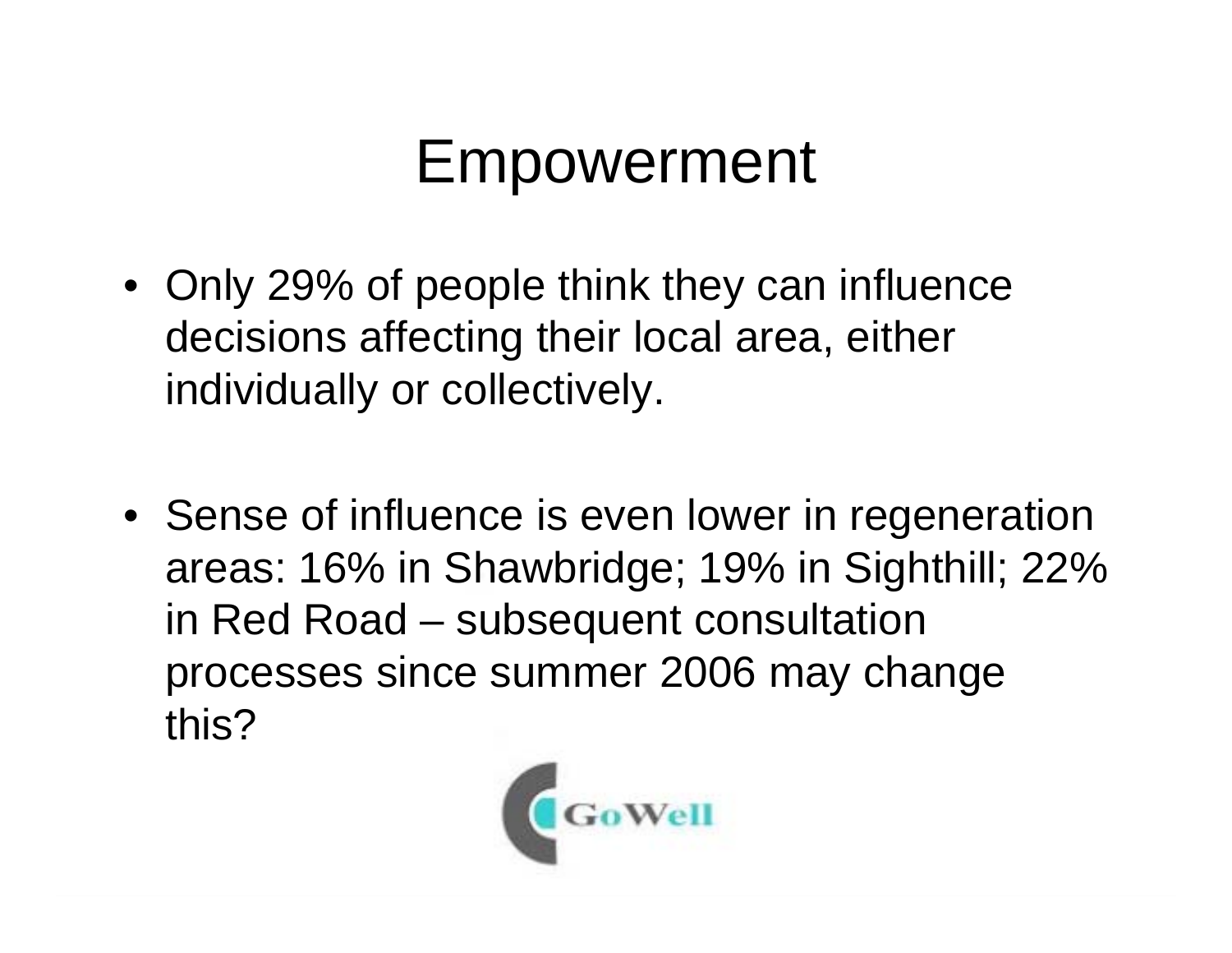### Human Capital

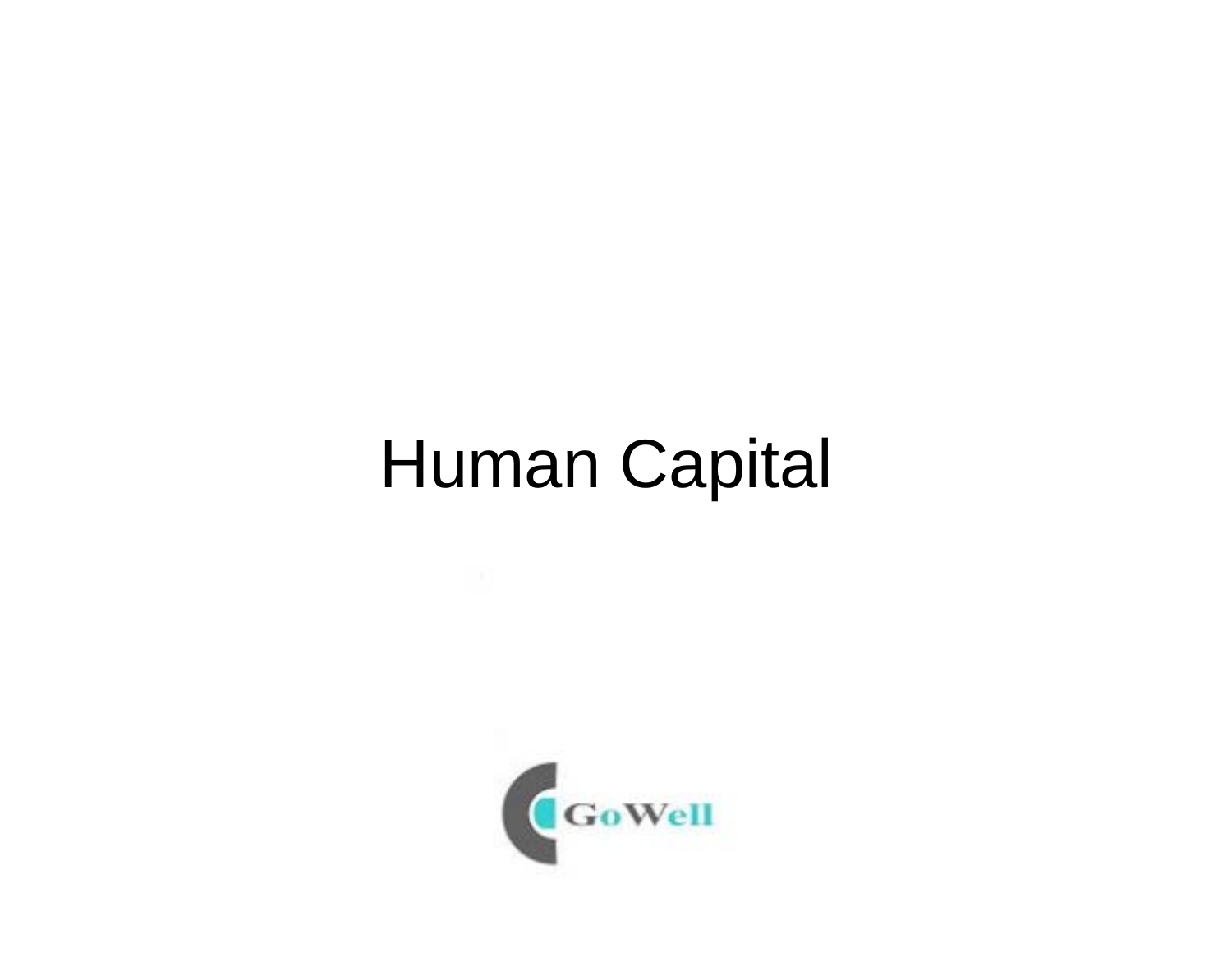#### Economic Activity

In Transformation Areas:

- 69% of White Scottish males of working age are economically active, and 55% of women.
- More BME males (39%) are working than White Scottish males (26%).
- Only a fifth of all households are 'working households', where at least one adult is in a job. This compares to half being working households in other types of area.
- Around 80% of people think that 'people out of work should do more to find employment'.
- Young adults are poorly qualified: 50-65% of 18-24year olds in Transformation Areas have no qualifications.

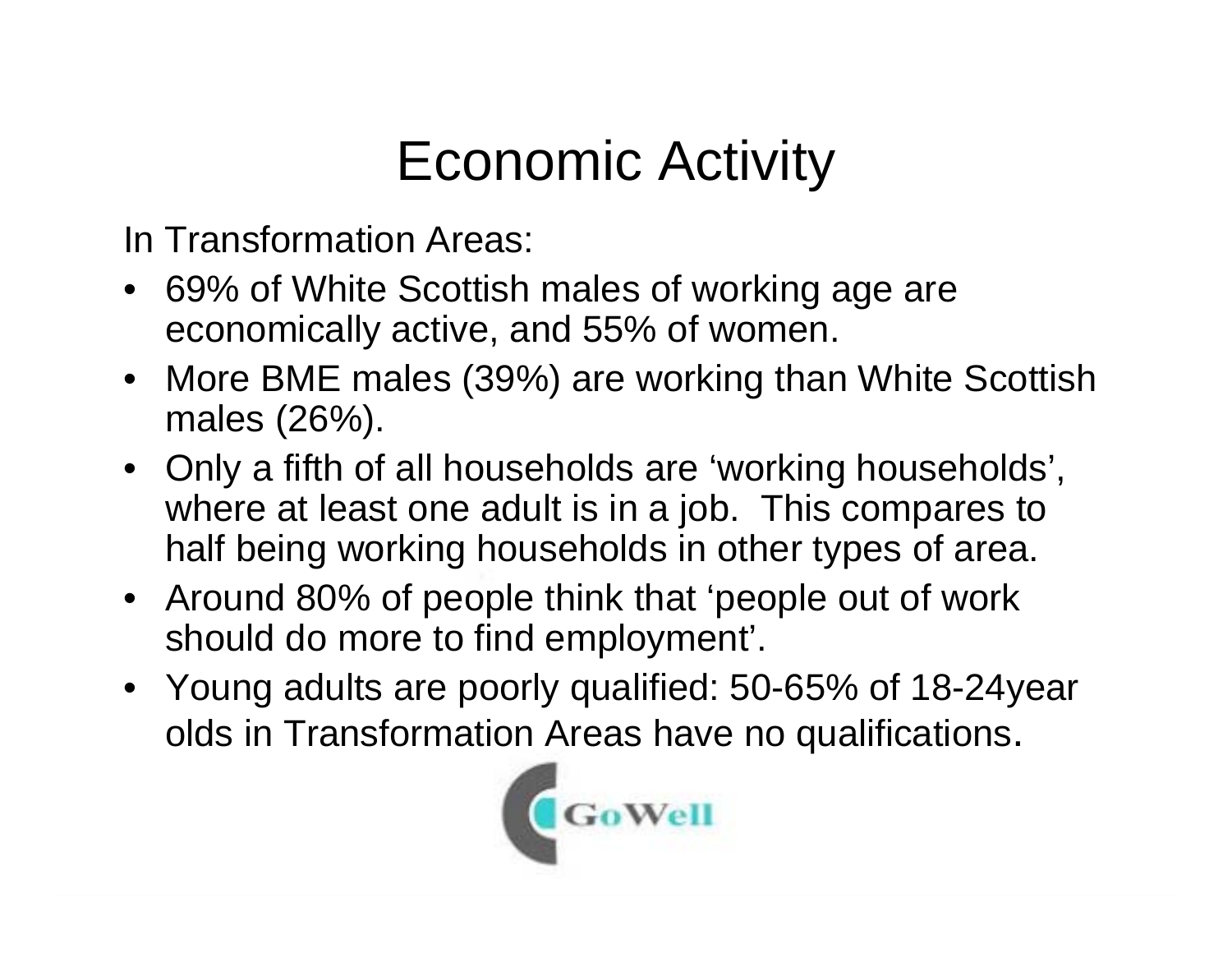#### **NEETs by Type of Area**

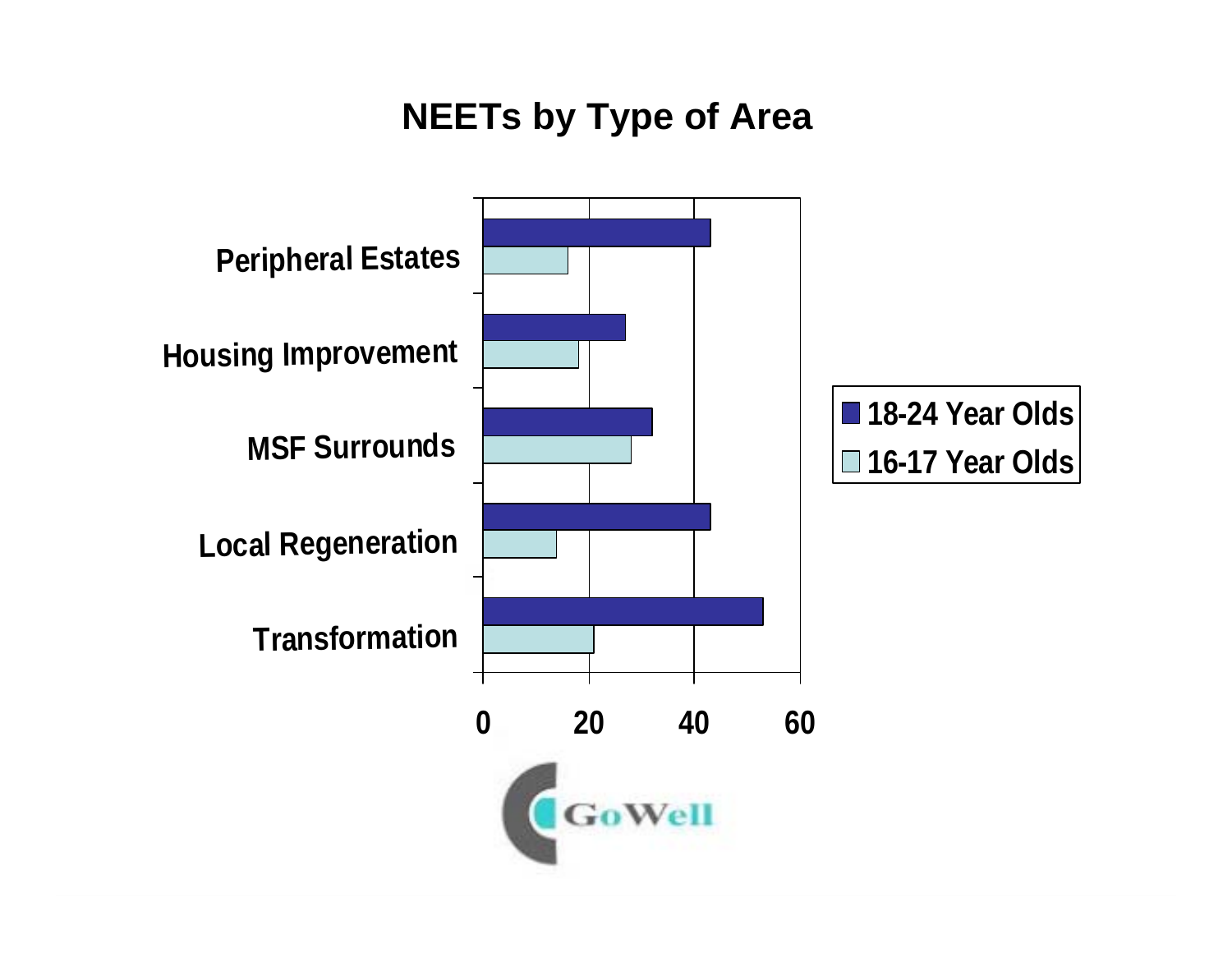#### **Educational Qualifications, Adults of Working Age (16-64)**

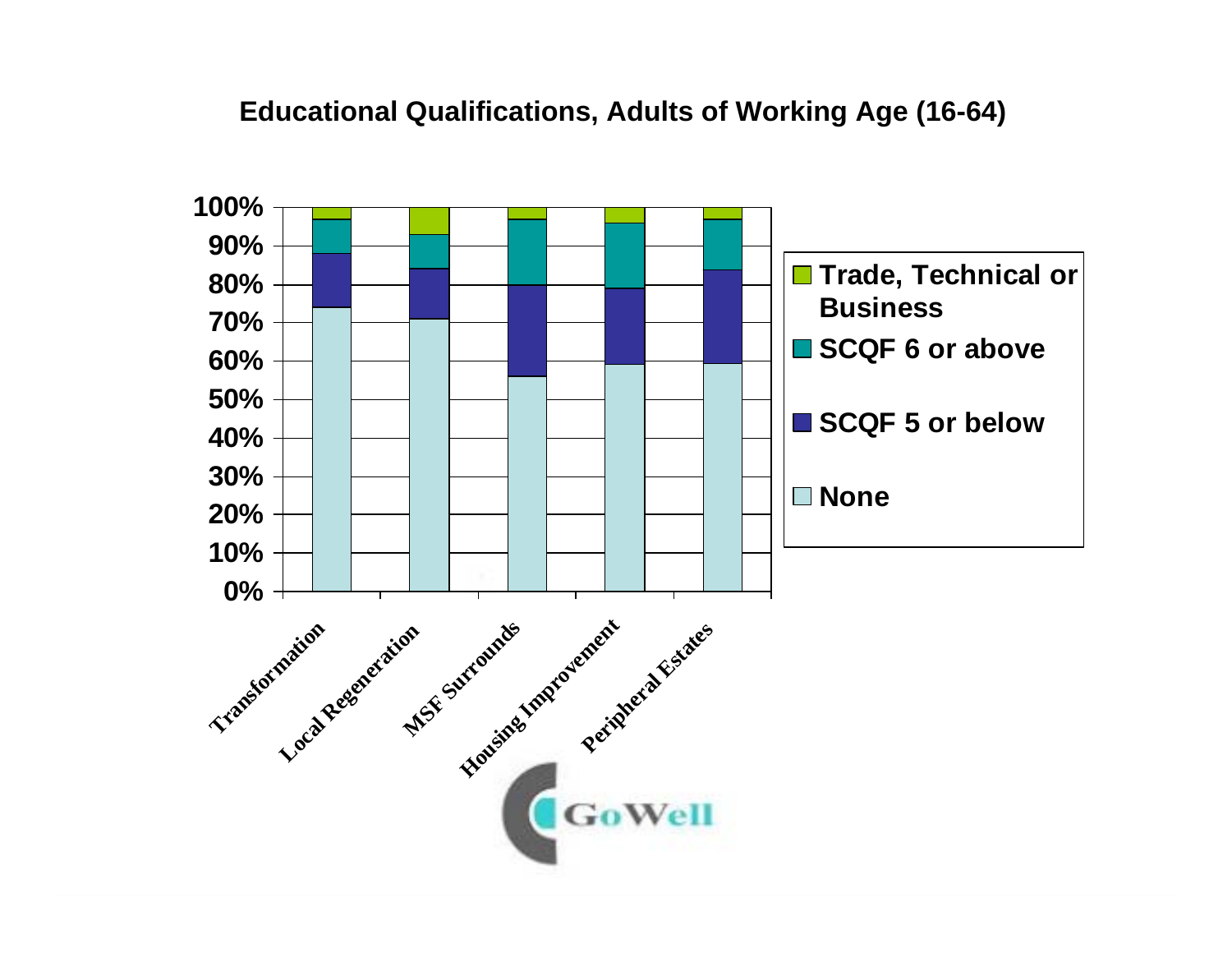#### General Health

- GoWell respondents are relatively positive about their health:
	- 59% rated their health as 'excellent' or 'very good'
	- 17% rated their health as 'fair' of 'poor', compared with 40% of adults in deprived areas across Greater Glasgow.
	- Twice as many white scots as ethnic minorities rate their health as 'fair' or 'poor'
- The reported incidence of long-standing illness is low:
	- 23% of households contain at least one person with a llti, compared with 34% reported by the Scottish Household Survey.
- Use of GP services is lower than average:
	- A fifth of GoWell respondents reported seeing their GP five or more times in the past year (the national rate of use for men).

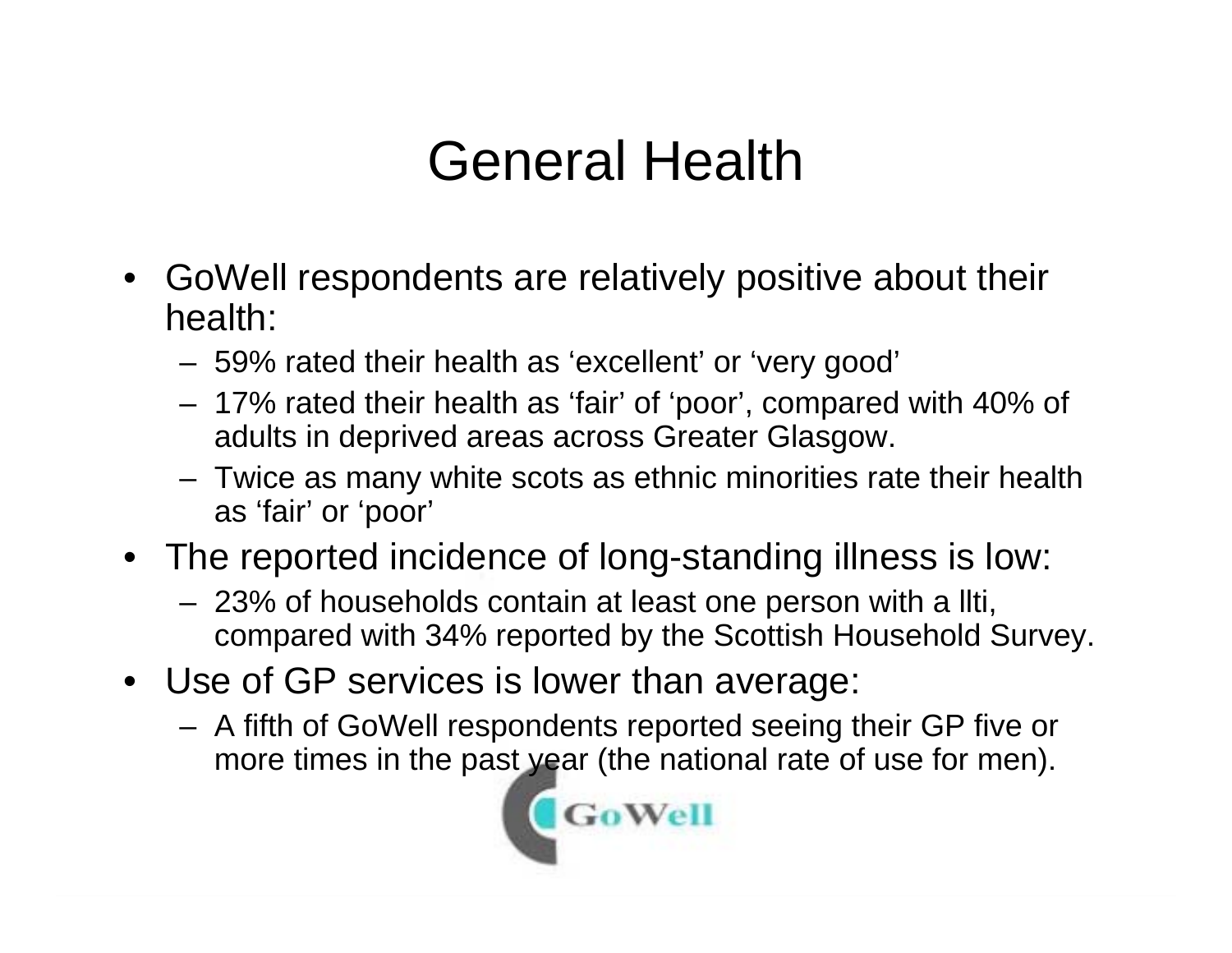#### Mental Health

- Across the GoWell sample, 17% of respondents had seen their GP about their mental health<sup>\*</sup> in the past year.
- This was over 30% in Shawbridge, and over 20% in St Andrews Drive and Drumchapel.
- Twice as many White Scots saw their GP about their mental health as did ethnic minority respondents.
- \* Spoken to a GP about 'being anxious or depressed or about a mental, nervous or emotional problem (including stress)'.

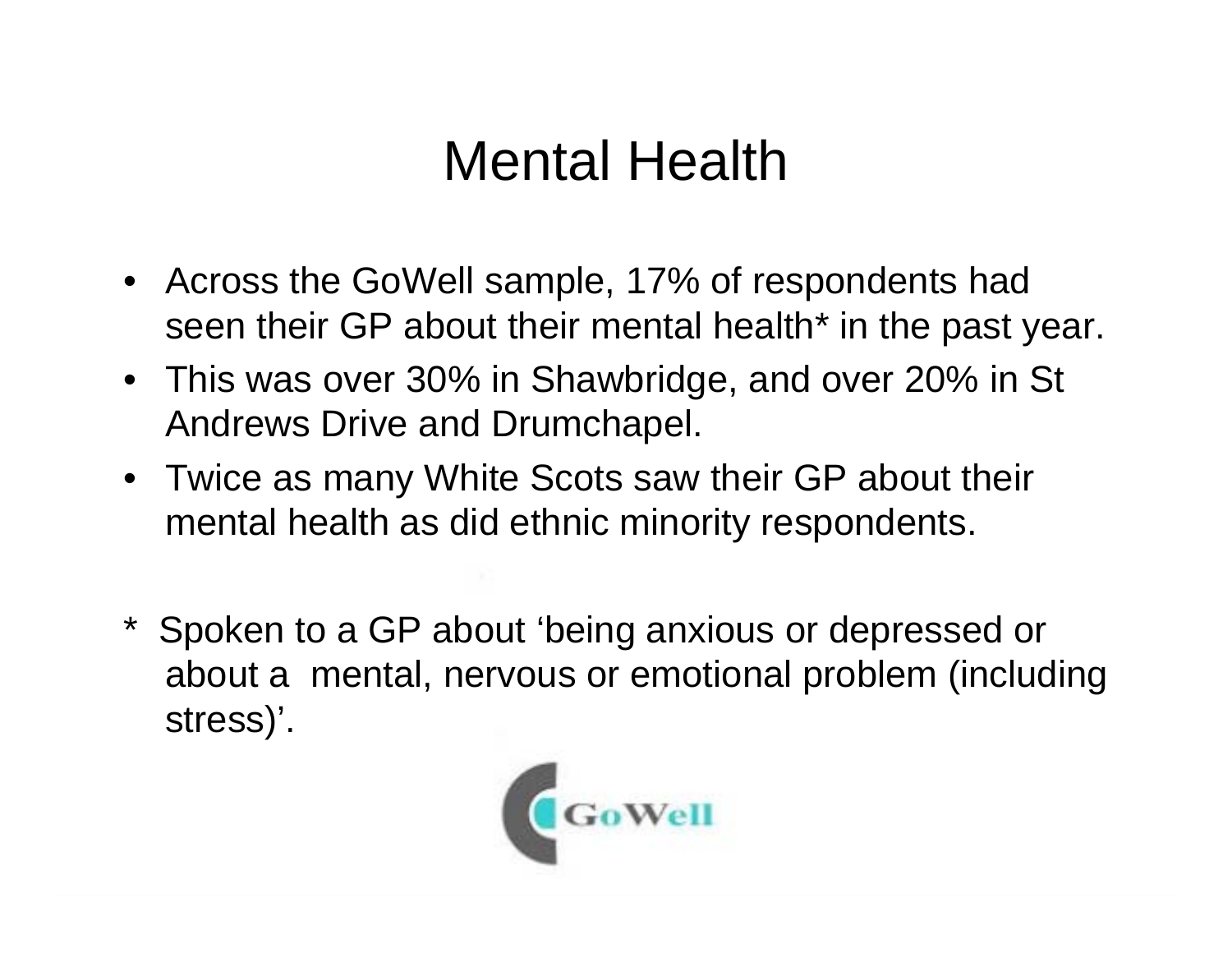### **Smoking**

- Smoking rates are high right across our study areas, being over 30% in all but one area.
- Smoking rates reach 55% in Drumchapel, 53% in Gorbals Riverside and 50% in Govan.
- (National rate of smoking is 26% of adults).
- Only one-in-ten smokers intended to give up in the next 6 months.
- Forty per cent of smokers had no intention of ever quitting.

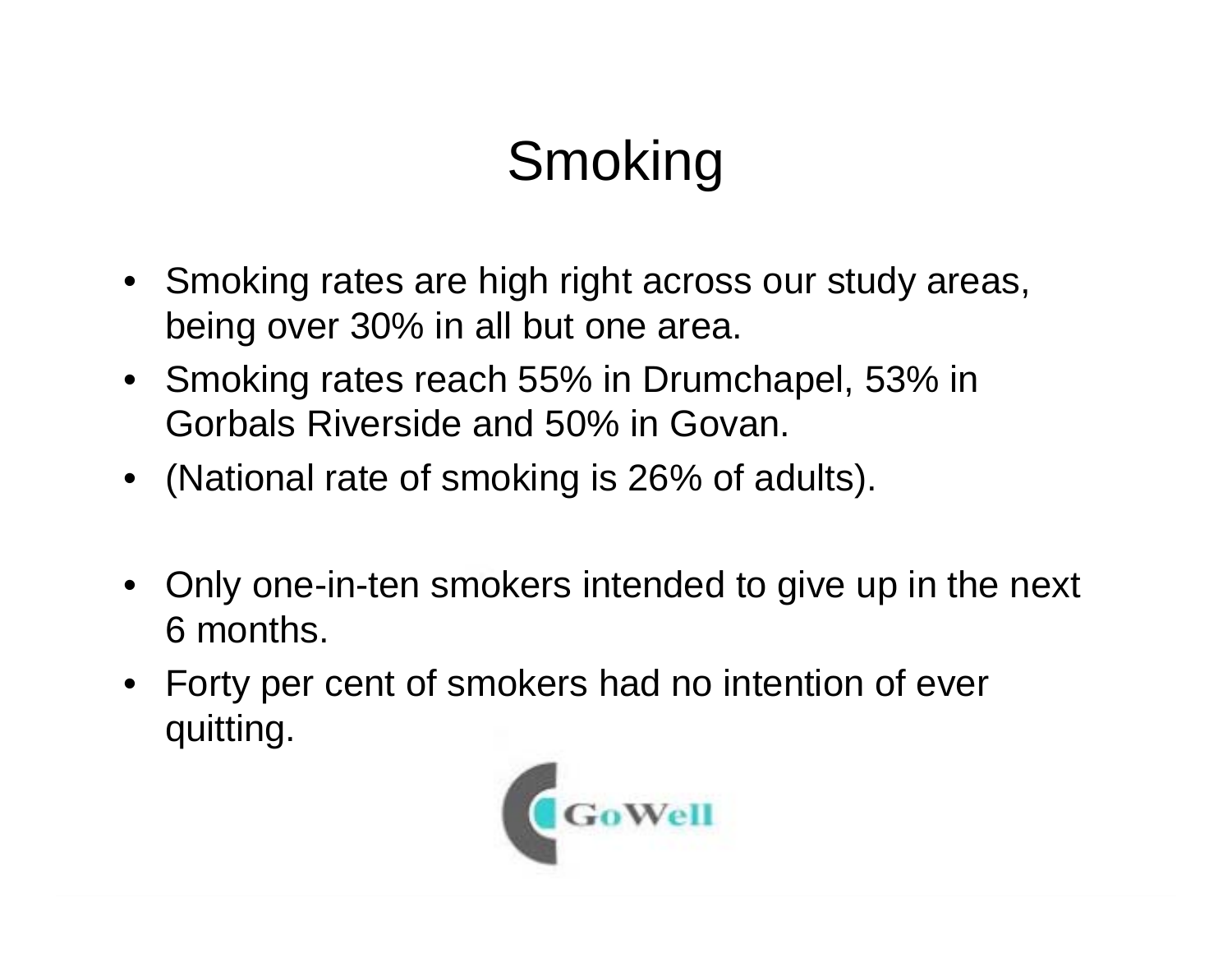#### Physical Activity

- Using a measure of 30 minutes of 'moderate physical exercise' (such as brisk walking, cleaning the house).
- 27% of GoWell respondents meet the required level of activity - moderate exercise on at least 5 days a week.
- This is lower than the national figures of 42% of men and 30% of women meeting the target.
- 24% of GoWell respondents are inactive (moderate exercise on less than 1 day per week).
- This is lower than the national figures of 30% of men and 35% of women.

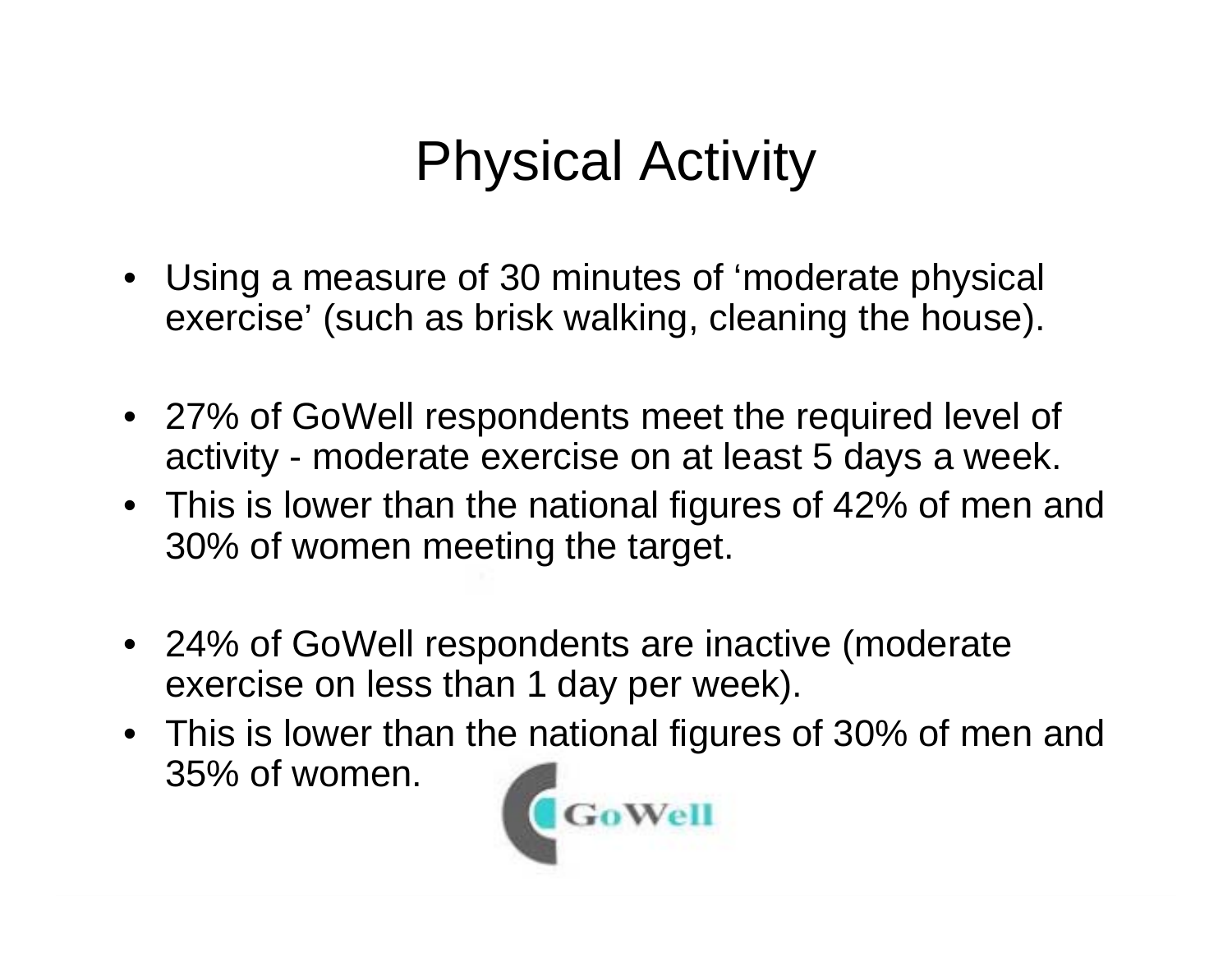# Community Activity

- Around 5% of people (one-in-twenty) in Transformation Areas participated in any groups, clubs or organisations in the past year (social, leisure, civic).
- Compared with 20% of adults across Scotland.
- Does this impact upon, or hinder progress with community cohesion, anti-social behaviour, social support etc.?

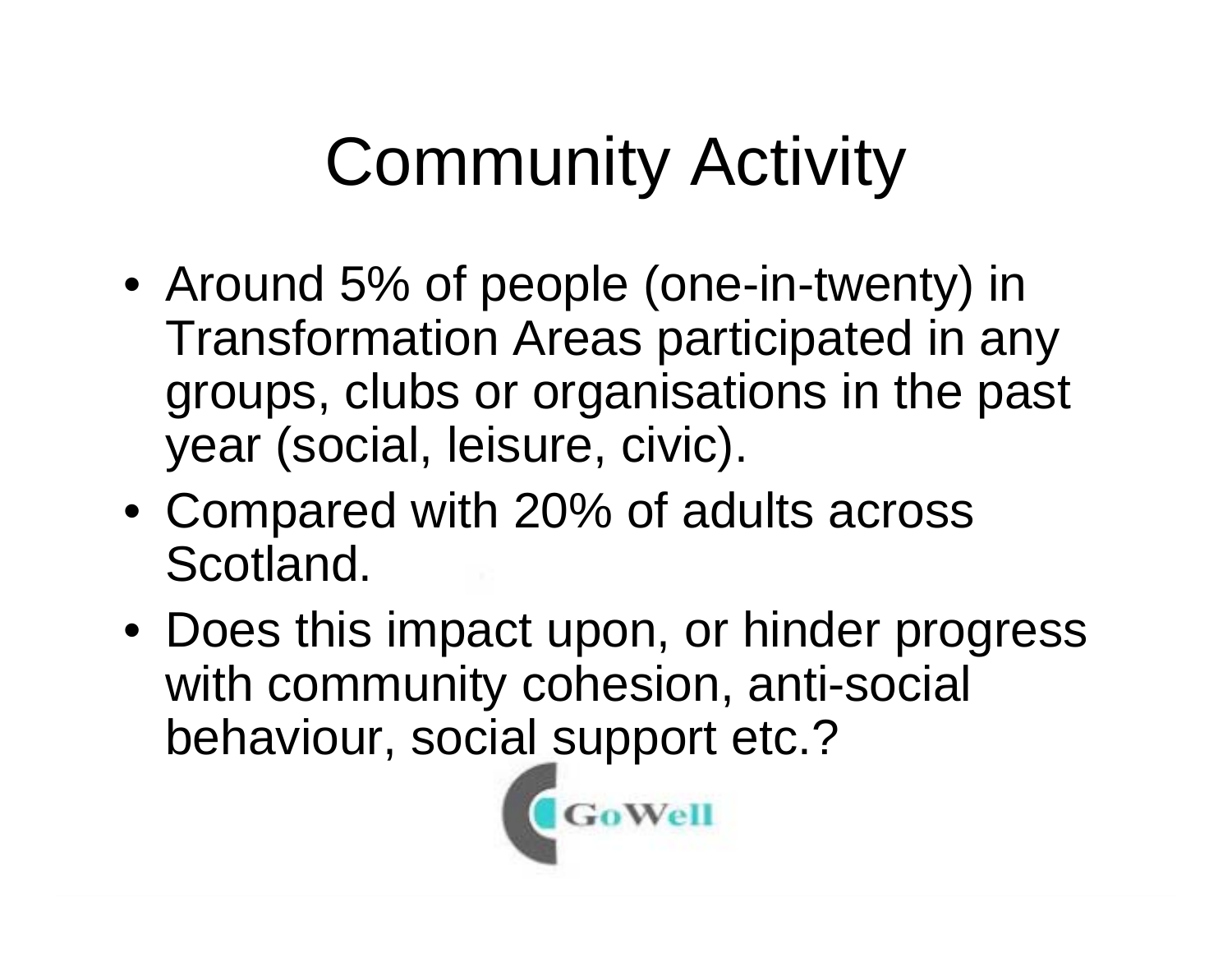### Context Matters

- • Maybe people are not inspired or inclined to seek employment or other useful activity when they live in places where…
	- and the state of the Most people don't work;
	- and the state of the The area is stigmatised by others;
	- and the state of the The environments are depressing and no-one cares;
	- and the state of the Few people have aspirations for anything better;
	- and the state of the The culture/way-of-life is not very healthy [or do we accept inactivity as a rational response?]
- •Can transformational regeneration change this context?